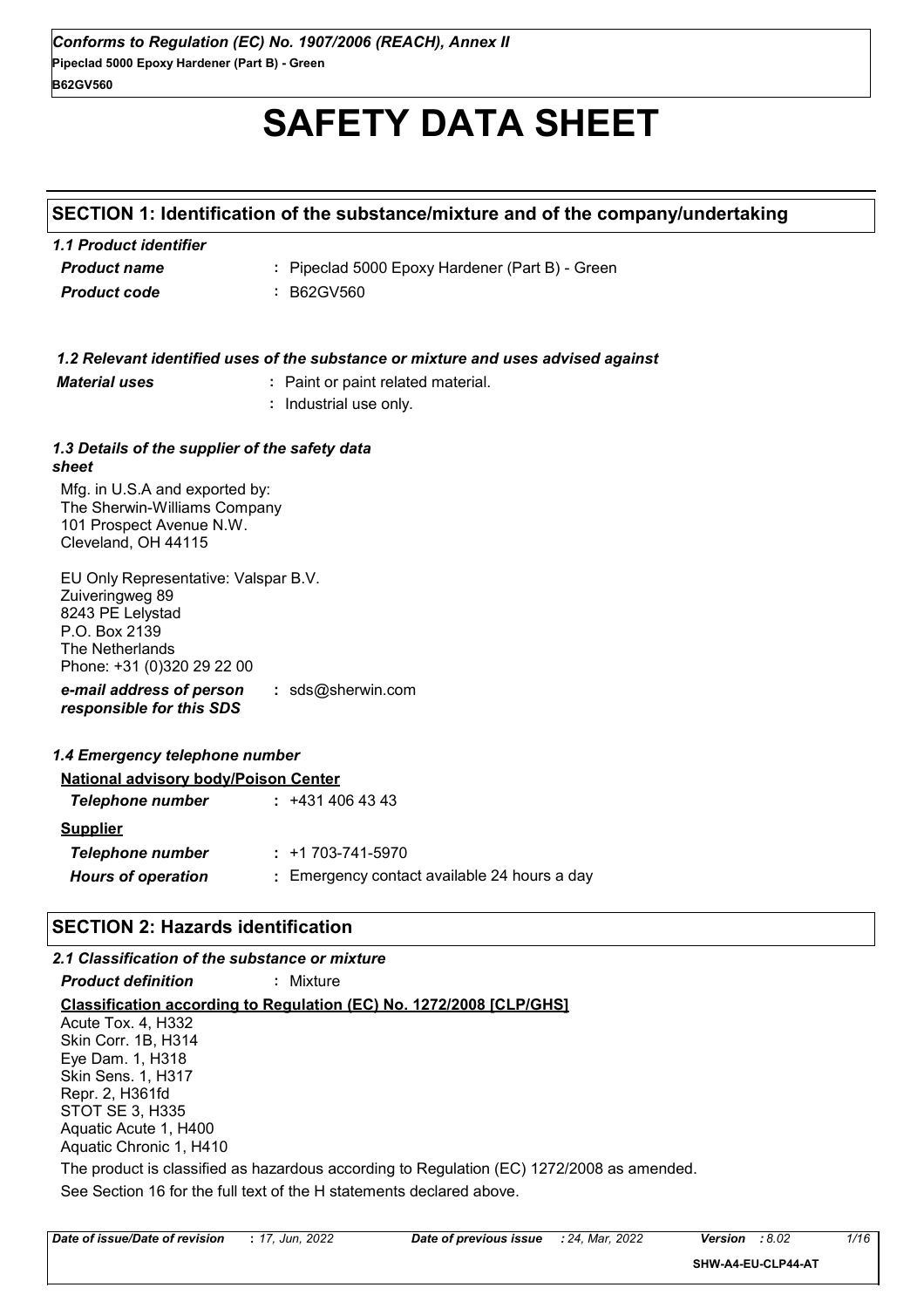### **SECTION 2: Hazards identification**

See Section 11 for more detailed information on health effects and symptoms.

| <b>2.2 Label elements</b><br><b>Hazard pictograms</b> |                                                                                                                                                                                                                                                                                     |
|-------------------------------------------------------|-------------------------------------------------------------------------------------------------------------------------------------------------------------------------------------------------------------------------------------------------------------------------------------|
| <b>Signal word</b>                                    | : Danger                                                                                                                                                                                                                                                                            |
| <b>Hazard statements</b>                              | : Causes severe skin burns and eye damage.<br>May cause an allergic skin reaction.<br>Harmful if inhaled.<br>May cause respiratory irritation.<br>Suspected of damaging fertility. Suspected of damaging the unborn child.<br>Very toxic to aquatic life with long lasting effects. |
| <b>Precautionary statements</b>                       |                                                                                                                                                                                                                                                                                     |
| <b>Prevention</b>                                     | : Wear protective gloves, protective clothing, eye protection, face protection, or<br>hearing protection. Avoid release to the environment.                                                                                                                                         |
| <b>Response</b>                                       | : Collect spillage. IF INHALED: Immediately call a POISON CENTER or doctor. IF<br>SWALLOWED: Immediately call a POISON CENTER or doctor. IF ON SKIN (or<br>hair): Take off immediately all contaminated clothing. Rinse skin with water.                                            |
| <b>Storage</b>                                        | : Not applicable.                                                                                                                                                                                                                                                                   |
| Disposal                                              | : Not applicable.                                                                                                                                                                                                                                                                   |

| Hazardous ingredients     | : 1,3-Benzenedimethanamine<br>Paratertiarybutylphenol<br>1,6-hexanediamine, 2, 2, 4-trimethyl |
|---------------------------|-----------------------------------------------------------------------------------------------|
|                           | Alkyl Polyglycoside                                                                           |
| <b>Supplemental label</b> | : FOR INDUSTRIAL USE ONLY                                                                     |

#### *elements*

#### **Special packaging requirements**

Not applicable.

#### *2.3 Other hazards*

This mixture does not contain any substances that are assessed to be a PBT or a vPvB.

| Other hazards which do       | : None known. |  |
|------------------------------|---------------|--|
| not result in classification |               |  |

### **SECTION 3: Composition/information on ingredients**

*3.2 Mixture* **:**

| <b>Product/ingredient</b><br>name | <b>Identifiers</b>                                              | $\%$                   | <b>Regulation (EC) No. 1272/2008 [CLP]</b>                                                                                           |                    | <b>Type</b> |
|-----------------------------------|-----------------------------------------------------------------|------------------------|--------------------------------------------------------------------------------------------------------------------------------------|--------------------|-------------|
| 1,3-Benzenedimethanamine          | IEC: 216-032-5<br>CAS: 1477-55-0                                | ≥10 - ≤25              | Acute Tox. 4, H302<br>Acute Tox. 4, H332<br>Skin Corr. 1B, H314<br>Eye Dam. 1, H318<br>Skin Sens. 1, H317<br>Aquatic Chronic 3, H412 |                    | $[1]$ [2]   |
| Paratertiarybutylphenol           | IREACH #:<br>l01-2119489419-21<br>EC: 202-679-0<br>CAS: 98-54-4 | $≥10 - ≤25$            | Skin Irrit. 2, H315<br>Eye Dam. 1, H318<br>Repr. 2, H361f<br><b>STOT SE 3, H335</b>                                                  |                    | [1] [2] [5] |
| Date of issue/Date of revision    | : 17, Jun, 2022                                                 | Date of previous issue | : 24, Mar, 2022                                                                                                                      | Version<br>:8.02   | 2/16        |
|                                   |                                                                 |                        |                                                                                                                                      | SHW-A4-EU-CLP44-AT |             |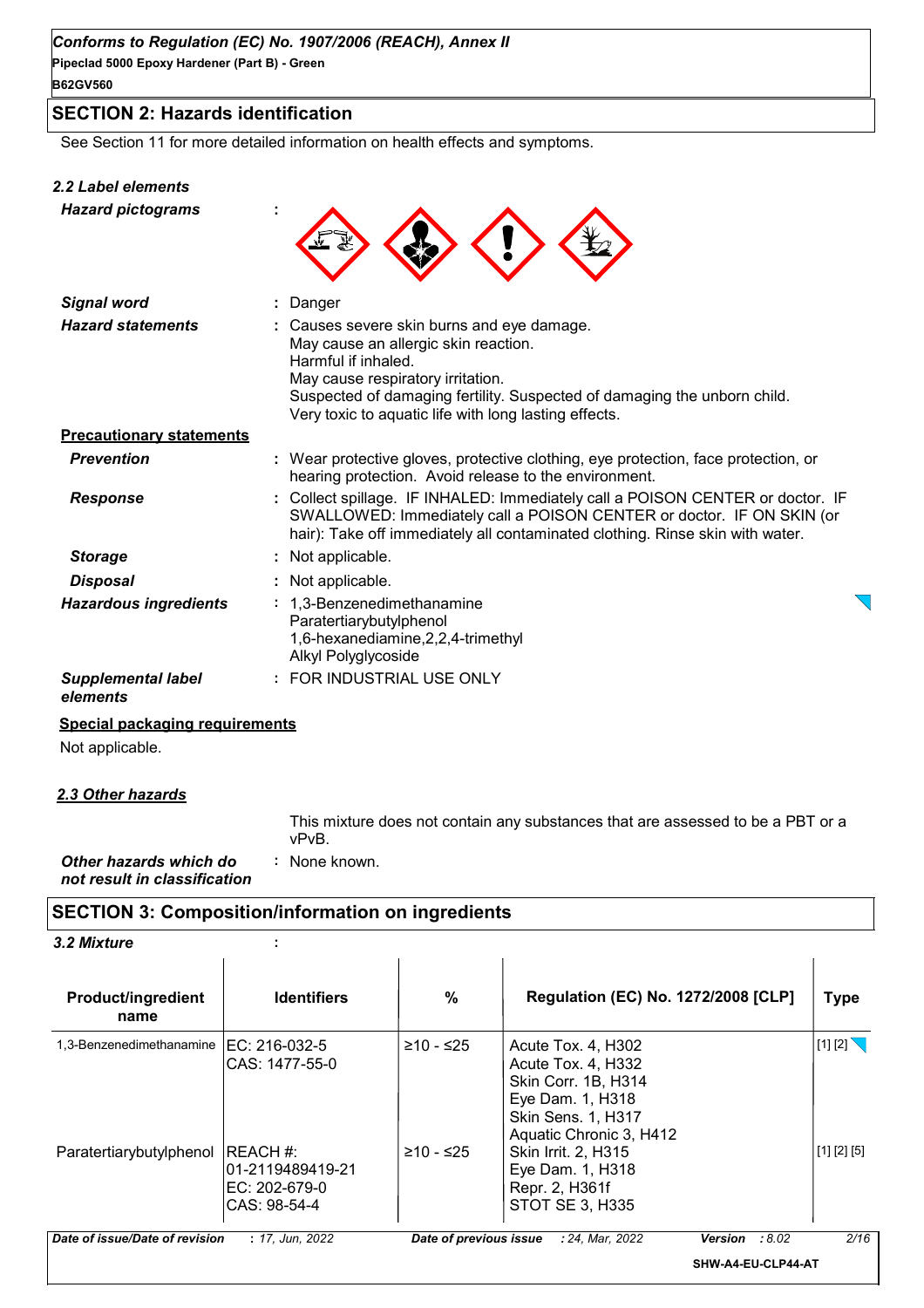#### **SECTION 3: Composition/information on ingredients**

|                            | Index: 604-090-00-8 |          | Aquatic Chronic 1, H410 (M=1)             |         |
|----------------------------|---------------------|----------|-------------------------------------------|---------|
| 4-Nonylphenol              | EC: 284-325-5       | ≤14      | Acute Tox. 4, H302                        | [1] [5] |
|                            | CAS: 84852-15-3     |          | Skin Corr. 1B, H314                       |         |
|                            | Index: 601-053-00-8 |          | Eye Dam. 1, H318                          |         |
|                            |                     |          | Repr. 2, H361fd                           |         |
|                            |                     |          | Aquatic Acute 1, H400 (M=10)              |         |
|                            |                     |          | Aquatic Chronic 1, H410 (M=10)            |         |
| 1,6-hexanediamine,         | EC: 221-792-6       | $\leq 5$ | Acute Tox. 4, H302                        | $[1]$   |
| 2,2,4-trimethyl            | CAS: 3236-53-1      |          | Skin Corr. 1B, H314                       |         |
|                            |                     |          | Eye Dam. 1, H318                          |         |
|                            |                     |          | Skin Sens. 1, H317                        |         |
|                            |                     |          | Aquatic Chronic 3, H412                   |         |
| Phenol, 2-nonyl-,          | EC: 294-048-1       | $<$ 1    | Acute Tox. 4, H302                        | $[1]$   |
| branched                   | CAS: 91672-41-2     |          | Skin Corr. 1B, H314                       |         |
|                            |                     |          | Eye Dam. 1, H318                          |         |
|                            |                     |          | Repr. 2, H361                             |         |
|                            |                     |          | Aquatic Acute 1, H400 (M=1)               |         |
|                            |                     |          | Aquatic Chronic 1, H410 (M=1)             |         |
| Med. Aliphatic             | CAS: 64742-88-7     | $<$ 1    | Flam. Liq. 3, H226                        | $[1]$   |
| <b>Hydrocarbon Solvent</b> | Index: 649-405-00-X |          | STOT RE 1, H372 (central nervous system   |         |
|                            |                     |          | (CNS)                                     |         |
|                            |                     |          | Asp. Tox. 1, H304                         |         |
|                            |                     |          | Aquatic Chronic 2, H411                   |         |
|                            |                     |          | <b>EUH066</b>                             |         |
| Alkyl Polyglycoside        | EC: 271-845-2       | ≤0.3     | Skin Irrit. 2, H315                       | [1] [2] |
|                            | CAS: 68609-96-1     |          | Eye Irrit. 2, H319                        |         |
|                            |                     |          | Skin Sens. 1, H317                        |         |
|                            |                     |          | Aquatic Chronic 2, H411                   |         |
|                            |                     |          |                                           |         |
|                            |                     |          | See Section 16 for the full text of the H |         |
|                            |                     |          | statements declared above.                |         |
|                            |                     |          |                                           |         |

There are no additional ingredients present which, within the current knowledge of the supplier and in the concentrations applicable, are classified as hazardous to health or the environment, are PBTs or vPvBs or have been assigned a workplace exposure limit and hence require reporting in this section.

Type

[1] Substance classified with a health or environmental hazard

[2] Substance with a workplace exposure limit

[3] Substance meets the criteria for PBT according to Regulation (EC) No. 1907/2006, Annex XIII

[4] Substance meets the criteria for vPvB according to Regulation (EC) No. 1907/2006, Annex XIII

[5] Substance of equivalent concern

[6] Additional disclosure due to company policy

Occupational exposure limits, if available, are listed in Section 8.

### **SECTION 4: First aid measures**

#### *4.1 Description of first aid measures*

| General             | : In all cases of doubt, or when symptoms persist, seek medical attention. Never give<br>anything by mouth to an unconscious person. If unconscious, place in recovery<br>position and seek medical advice. |
|---------------------|-------------------------------------------------------------------------------------------------------------------------------------------------------------------------------------------------------------|
| Eye contact         | : Check for and remove any contact lenses. Immediately flush eyes with running<br>water for at least 15 minutes, keeping eyelids open. Seek immediate medical<br>attention.                                 |
| <b>Inhalation</b>   | : Remove to fresh air. Keep person warm and at rest. If not breathing, if breathing is<br>irregular or if respiratory arrest occurs, provide artificial respiration or oxygen by<br>trained personnel.      |
| <b>Skin contact</b> | : Remove contaminated clothing and shoes. Wash skin thoroughly with soap and<br>water or use recognized skin cleanser. Do NOT use solvents or thinners.                                                     |
| <b>Ingestion</b>    | : If swallowed, seek medical advice immediately and show this container or label.<br>Keep person warm and at rest. Do NOT induce vomiting.                                                                  |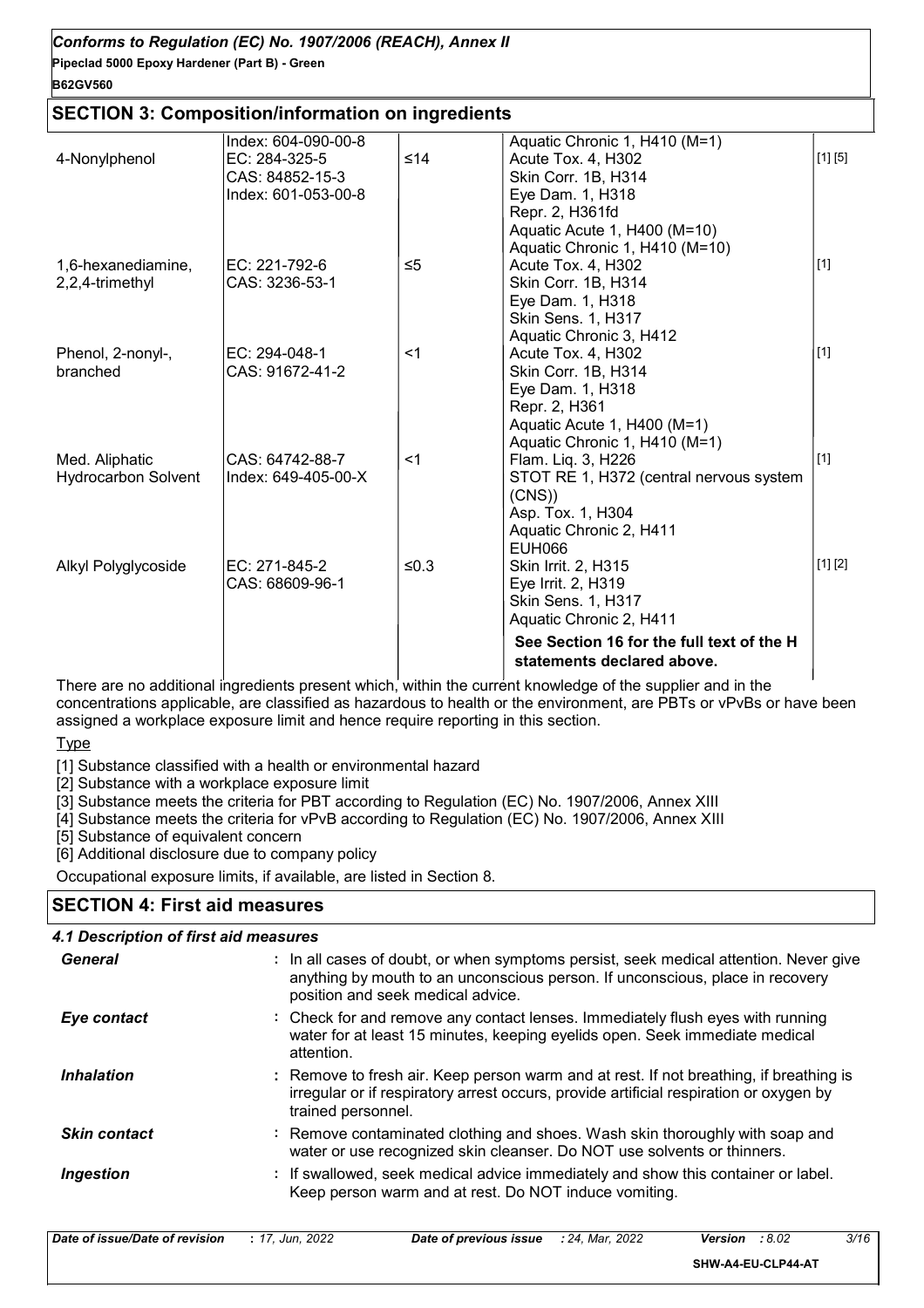#### **SECTION 4: First aid measures**

| <b>Protection of first-aiders</b> | : No action shall be taken involving any personal risk or without suitable training. If it<br>is suspected that fumes are still present, the rescuer should wear an appropriate<br>mask or self-contained breathing apparatus. It may be dangerous to the person<br>providing aid to give mouth-to-mouth resuscitation. Wash contaminated clothing<br>thoroughly with water before removing it, or wear gloves. |
|-----------------------------------|-----------------------------------------------------------------------------------------------------------------------------------------------------------------------------------------------------------------------------------------------------------------------------------------------------------------------------------------------------------------------------------------------------------------|
|                                   |                                                                                                                                                                                                                                                                                                                                                                                                                 |

#### *4.2 Most important symptoms and effects, both acute and delayed*

There are no data available on the mixture itself. Procedure used to derive the classification according to Regulation (EC) No. 1272/2008 [CLP/GHS]. See Sections 2 and 3 for details.

Exposure to component solvent vapor concentrations in excess of the stated occupational exposure limit may result in adverse health effects such as mucous membrane and respiratory system irritation and adverse effects on the kidneys, liver and central nervous system. Symptoms and signs include headache, dizziness, fatigue, muscular weakness, drowsiness and, in extreme cases, loss of consciousness.

Solvents may cause some of the above effects by absorption through the skin. Repeated or prolonged contact with the mixture may cause removal of natural fat from the skin, resulting in non-allergic contact dermatitis and absorption through the skin.

If splashed in the eyes, the liquid may cause irritation and reversible damage.

Ingestion may cause nausea, diarrhea and vomiting.

This takes into account, where known, delayed and immediate effects and also chronic effects of components from short-term and long-term exposure by oral, inhalation and dermal routes of exposure and eye contact.

Contains m-phenylenebis(methylamine). May produce an allergic reaction.

#### *4.3 Indication of any immediate medical attention and special treatment needed*

| <b>Notes to physician</b>  | : In case of inhalation of decomposition products in a fire, symptoms may be delayed.<br>The exposed person may need to be kept under medical surveillance for 48 hours. |
|----------------------------|--------------------------------------------------------------------------------------------------------------------------------------------------------------------------|
| <b>Specific treatments</b> | : No specific treatment.                                                                                                                                                 |

See toxicological information (Section 11)

| <b>SECTION 5: Firefighting measures</b>                           |                                                                                                                              |
|-------------------------------------------------------------------|------------------------------------------------------------------------------------------------------------------------------|
| 5.1 Extinguishing media<br><b>Suitable extinguishing</b><br>media | : Recommended: alcohol-resistant foam, carbon dioxide, powders.                                                              |
| Unsuitable extinguishing<br>media                                 | : Do not use water jet.                                                                                                      |
|                                                                   | 5.2 Special hazards arising from the substance or mixture                                                                    |
| <b>Hazards from the</b><br>substance or mixture                   | : Fire will produce dense black smoke. Exposure to decomposition products may<br>cause a health hazard.                      |
| <b>Hazardous combustion</b><br>products                           | : Decomposition products may include the following materials: carbon monoxide,<br>carbon dioxide, smoke, oxides of nitrogen. |
| 5.3 Advice for firefighters                                       |                                                                                                                              |
| <b>Special protective actions</b><br>for fire-fighters            | : Cool closed containers exposed to fire with water. Do not release runoff from fire to<br>drains or watercourses.           |
| <b>Special protective</b><br>equipment for fire-fighters          | : Fire-fighters should wear positive pressure self-contained breathing apparatus<br>(SCBA) and full turnout gear.            |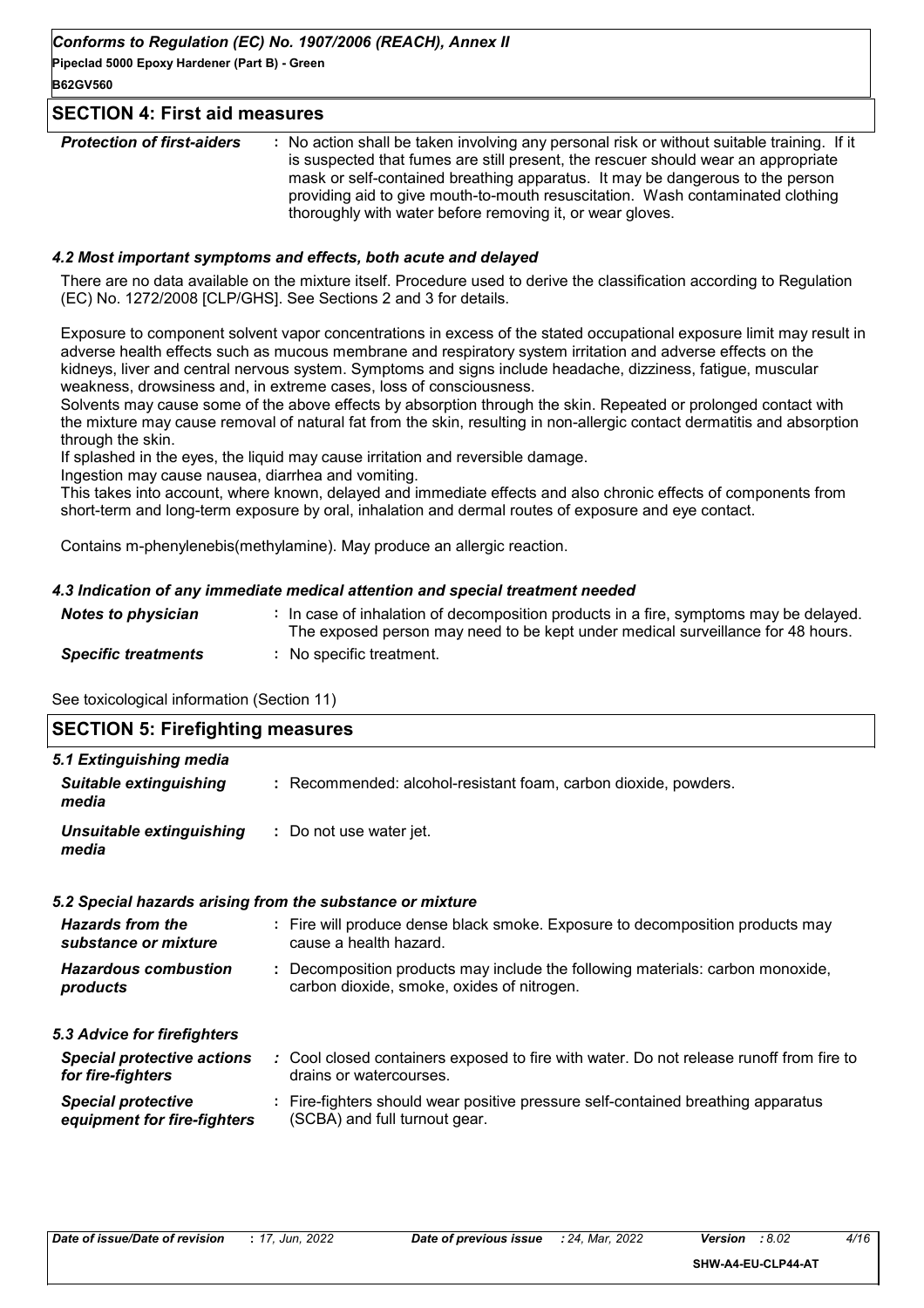#### **SECTION 6: Accidental release measures**

|                                                                 | 6.1 Personal precautions, protective equipment and emergency procedures                                                                                                                                                                                                            |
|-----------------------------------------------------------------|------------------------------------------------------------------------------------------------------------------------------------------------------------------------------------------------------------------------------------------------------------------------------------|
| For non-emergency<br>personnel                                  | : Exclude sources of ignition and ventilate the area. Avoid breathing vapor or mist.<br>Refer to protective measures listed in sections 7 and 8.                                                                                                                                   |
|                                                                 | Keep unnecessary and unprotected personnel from entering.                                                                                                                                                                                                                          |
| For emergency responders :                                      | If specialized clothing is required to deal with the spillage, take note of any<br>information in Section 8 on suitable and unsuitable materials. See also the<br>information in "For non-emergency personnel".                                                                    |
| 6.2 Environmental<br>precautions                                | : Do not allow to enter drains or watercourses. If the product contaminates lakes,<br>rivers, or sewers, inform the appropriate authorities in accordance with local<br>regulations.                                                                                               |
| 6.3 Methods and materials<br>for containment and<br>cleaning up | : Contain and collect spillage with non-combustible, absorbent material e.g. sand,<br>earth, vermiculite or diatomaceous earth and place in container for disposal<br>according to local regulations (see Section 13). Preferably clean with a detergent.<br>Avoid using solvents. |
| 6.4 Reference to other<br>sections                              | : See Section 1 for emergency contact information.<br>See Section 8 for information on appropriate personal protective equipment.<br>See Section 13 for additional waste treatment information.                                                                                    |
|                                                                 |                                                                                                                                                                                                                                                                                    |

### **SECTION 7: Handling and storage**

The information in this section contains generic advice and guidance. The list of Identified Uses in Section 1 should be consulted for any available use-specific information provided in the Exposure Scenario(s).

|  | 7.1 Precautions for safe<br>handling | : Prevent the creation of flammable or explosive concentrations of vapors in air and<br>avoid vapor concentrations higher than the occupational exposure limits.<br>In addition, the product should only be used in areas from which all naked lights and<br>other sources of ignition have been excluded. Electrical equipment should be<br>protected to the appropriate standard.<br>Mixture may charge electrostatically: always use earthing leads when transferring<br>from one container to another.<br>Operators should wear antistatic footwear and clothing and floors should be of the<br>conducting type.<br>Keep away from heat, sparks and flame. No sparking tools should be used.<br>Avoid contact with skin and eyes. Avoid the inhalation of dust, particulates, spray or<br>mist arising from the application of this mixture. Avoid inhalation of dust from<br>sanding.<br>Eating, drinking and smoking should be prohibited in areas where this material is<br>handled, stored and processed.<br>Put on appropriate personal protective equipment (see Section 8).<br>Never use pressure to empty. Container is not a pressure vessel.<br>Always keep in containers made from the same material as the original one.<br>Comply with the health and safety at work laws.<br>Do not allow to enter drains or watercourses.<br>Information on fire and explosion protection<br>Vapors are heavier than air and may spread along floors. Vapors may form<br>explosive mixtures with air.<br>When operators, whether spraying or not, have to work inside the spray booth,<br>ventilation is unlikely to be sufficient to control particulates and solvent vapors in all<br>cases. In such circumstances, they should wear a compressed-air-fed respirator<br>during the spraying process and until the particulate and solvent vapor<br>concentrations have fallen below the exposure limits. |
|--|--------------------------------------|---------------------------------------------------------------------------------------------------------------------------------------------------------------------------------------------------------------------------------------------------------------------------------------------------------------------------------------------------------------------------------------------------------------------------------------------------------------------------------------------------------------------------------------------------------------------------------------------------------------------------------------------------------------------------------------------------------------------------------------------------------------------------------------------------------------------------------------------------------------------------------------------------------------------------------------------------------------------------------------------------------------------------------------------------------------------------------------------------------------------------------------------------------------------------------------------------------------------------------------------------------------------------------------------------------------------------------------------------------------------------------------------------------------------------------------------------------------------------------------------------------------------------------------------------------------------------------------------------------------------------------------------------------------------------------------------------------------------------------------------------------------------------------------------------------------------------------------------------------------------------------------------------------------|
|--|--------------------------------------|---------------------------------------------------------------------------------------------------------------------------------------------------------------------------------------------------------------------------------------------------------------------------------------------------------------------------------------------------------------------------------------------------------------------------------------------------------------------------------------------------------------------------------------------------------------------------------------------------------------------------------------------------------------------------------------------------------------------------------------------------------------------------------------------------------------------------------------------------------------------------------------------------------------------------------------------------------------------------------------------------------------------------------------------------------------------------------------------------------------------------------------------------------------------------------------------------------------------------------------------------------------------------------------------------------------------------------------------------------------------------------------------------------------------------------------------------------------------------------------------------------------------------------------------------------------------------------------------------------------------------------------------------------------------------------------------------------------------------------------------------------------------------------------------------------------------------------------------------------------------------------------------------------------|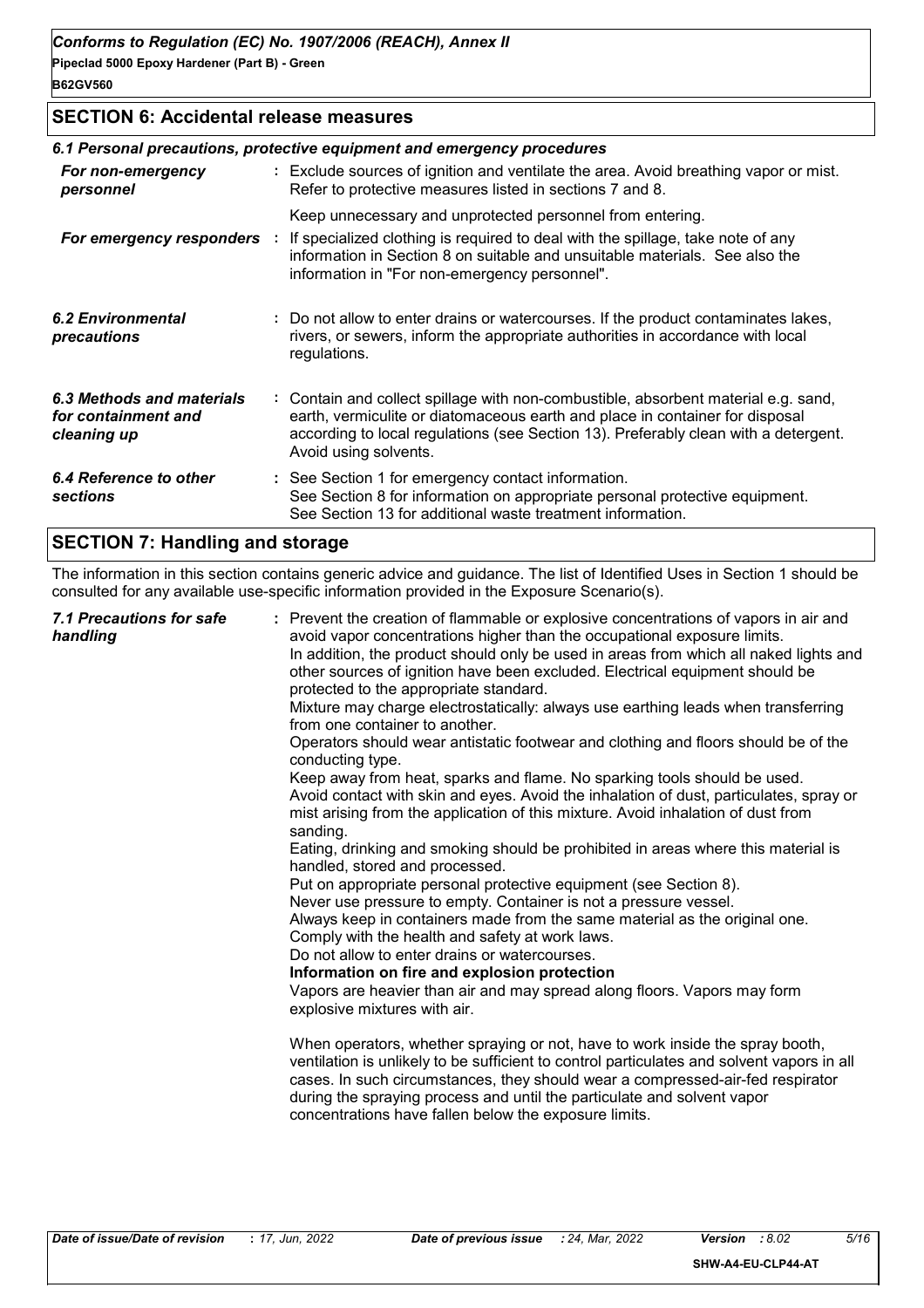#### **SECTION 7: Handling and storage**

| 7.2 Conditions for safe<br>storage, including any<br><i>incompatibilities</i> | : Store in accordance with local regulations.<br>Notes on joint storage<br>Keep away from: oxidizing agents, strong alkalis, strong acids.<br>Additional information on storage conditions<br>Observe label precautions. Store in a dry, cool and well-ventilated area. Keep away<br>from heat and direct sunlight. Keep away from sources of ignition. No smoking.<br>Prevent unauthorized access. Containers that have been opened must be carefully<br>resealed and kept upright to prevent leakage. |
|-------------------------------------------------------------------------------|---------------------------------------------------------------------------------------------------------------------------------------------------------------------------------------------------------------------------------------------------------------------------------------------------------------------------------------------------------------------------------------------------------------------------------------------------------------------------------------------------------|
|                                                                               | Contaminated absorbent material may pose the same hazard as the spilled product.                                                                                                                                                                                                                                                                                                                                                                                                                        |
| 7.3 Specific end use(s)                                                       |                                                                                                                                                                                                                                                                                                                                                                                                                                                                                                         |
| <b>Recommendations</b>                                                        | : Not available.                                                                                                                                                                                                                                                                                                                                                                                                                                                                                        |
|                                                                               |                                                                                                                                                                                                                                                                                                                                                                                                                                                                                                         |

*Industrial sector specific* **:** *solutions* : Not available.

Good housekeeping standards, regular safe removal of waste materials and regular maintenance of spray booth filters will minimise the risks of spontaneous combustion and other fire hazards.

*Before use of this material please refer to the Exposure Scenario(s) if attached for the specific end use, control measures and additional PPE considerations.*

#### **SECTION 8: Exposure controls/personal protection**

The information in this section contains generic advice and guidance. The list of Identified Uses in Section 1 should be consulted for any available use-specific information provided in the Exposure Scenario(s).

#### *8.1 Control parameters*

#### **Occupational exposure limits**

| Product/ingredient name                     | <b>Exposure limit values</b>                                                                                                                                                                                                                                                                                                                                                                                                                                                                                                                                                                                                                                                                                                                                                                                                                                                                                                                                                                                                     |
|---------------------------------------------|----------------------------------------------------------------------------------------------------------------------------------------------------------------------------------------------------------------------------------------------------------------------------------------------------------------------------------------------------------------------------------------------------------------------------------------------------------------------------------------------------------------------------------------------------------------------------------------------------------------------------------------------------------------------------------------------------------------------------------------------------------------------------------------------------------------------------------------------------------------------------------------------------------------------------------------------------------------------------------------------------------------------------------|
| 1,3-Benzenedimethanamine                    | Regulation on Limit Values - MAC (Austria, 4/2021).<br>TWA: $0.1 \text{ mg/m}^3$ 8 hours.<br>CEIL: $0.1$ mg/m <sup>3</sup>                                                                                                                                                                                                                                                                                                                                                                                                                                                                                                                                                                                                                                                                                                                                                                                                                                                                                                       |
| Paratertiarybutylphenol                     | Regulation on Limit Values - MAC (Austria, 4/2021). Absorbed<br>through skin. Skin sensitizer.<br>TWA: 0.08 ppm 8 hours.<br>TWA: $0.5$ mg/m <sup>3</sup> 8 hours.<br>PEAK: 0.4 ppm, 2 times per shift, 30 minutes.                                                                                                                                                                                                                                                                                                                                                                                                                                                                                                                                                                                                                                                                                                                                                                                                               |
| Alkyl Polyglycoside                         | PEAK: 2.5 mg/m <sup>3</sup> , 2 times per shift, 30 minutes.<br>Regulation on Limit Values - MAC (Austria, 4/2021).<br>TWA: 10 ppm 8 hours.<br>TWA: 70 mg/m <sup>3</sup> 8 hours.<br>PEAK: 20 ppm, 4 times per shift, 15 minutes.<br>PEAK: 140 mg/m <sup>3</sup> , 4 times per shift, 15 minutes.                                                                                                                                                                                                                                                                                                                                                                                                                                                                                                                                                                                                                                                                                                                                |
| <b>Recommended monitoring</b><br>procedures | If this product contains ingredients with exposure limits, personal, workplace<br>atmosphere or biological monitoring may be required to determine the effectiveness<br>of the ventilation or other control measures and/or the necessity to use respiratory<br>protective equipment. Reference should be made to monitoring standards, such as<br>the following: European Standard EN 689 (Workplace atmospheres - Guidance for<br>the assessment of exposure by inhalation to chemical agents for comparison with<br>limit values and measurement strategy) European Standard EN 14042 (Workplace<br>atmospheres - Guide for the application and use of procedures for the assessment<br>of exposure to chemical and biological agents) European Standard EN 482<br>(Workplace atmospheres - General requirements for the performance of procedures<br>for the measurement of chemical agents) Reference to national guidance<br>documents for methods for the determination of hazardous substances will also be<br>required. |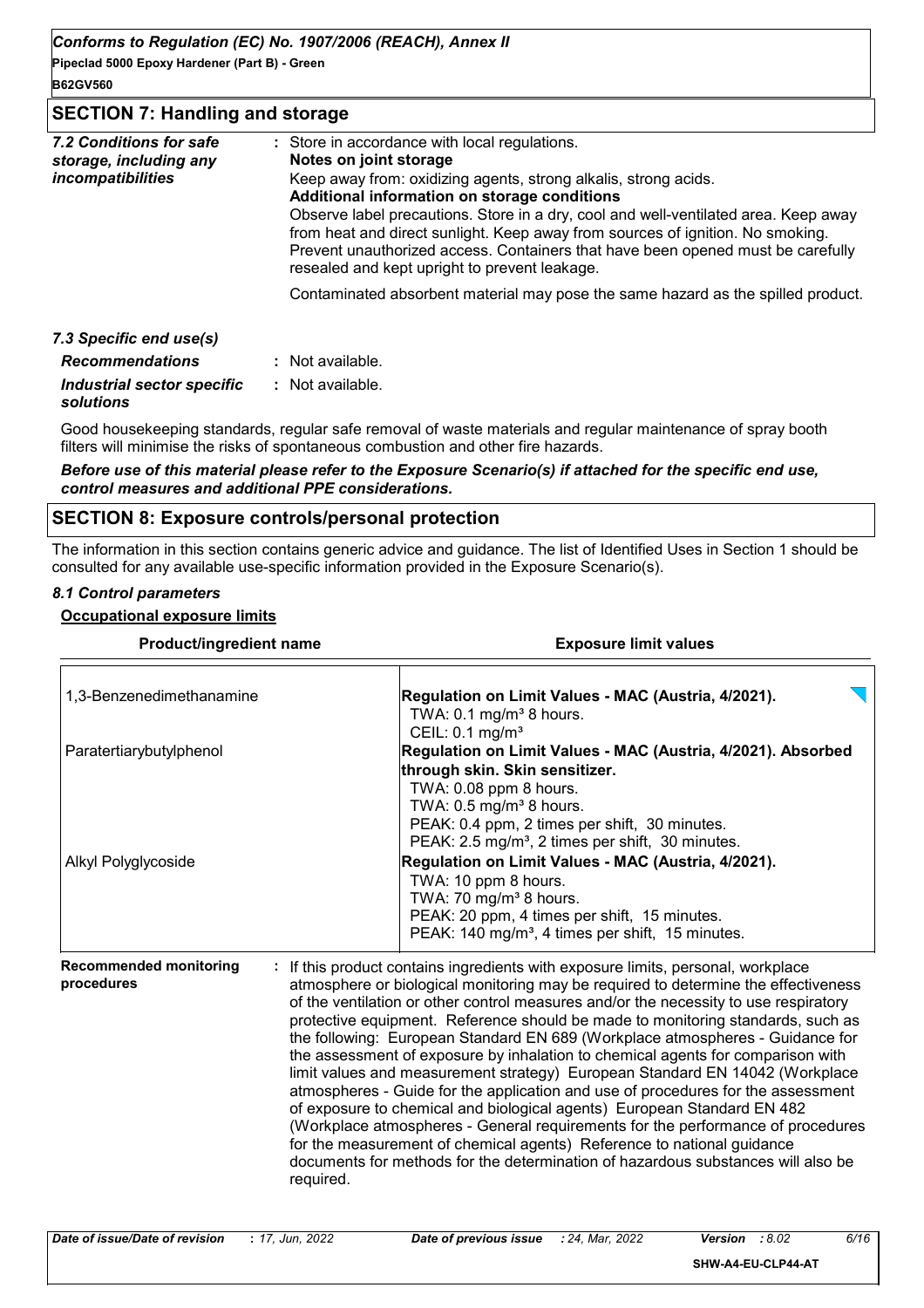### **SECTION 8: Exposure controls/personal protection**

**:** Regular monitoring of all work areas should be carried out at all times, including areas that may not be equally ventilated.

#### **DNELs/DMELs**

| Product/ingredient name            | <b>Type</b> | <b>Exposure</b>         | Value                         | <b>Population</b>                     | <b>Effects</b> |
|------------------------------------|-------------|-------------------------|-------------------------------|---------------------------------------|----------------|
| Med. Aliphatic Hydrocarbon Solvent | <b>DNEL</b> | Long term<br>Inhalation | $871 \text{ mg/m}^3$          | <b>Workers</b>                        | Systemic       |
|                                    | <b>DNEL</b> | Long term Dermal        | $208 \text{ mg/kg}$<br>bw/day | <b>Workers</b>                        | Systemic       |
|                                    | DNEL        | Long term<br>Inhalation | 185 mg/m <sup>3</sup>         | lGeneral<br>population<br>[Consumers] | Systemic       |
|                                    | <b>DNEL</b> | Long term Oral          | $125 \text{ mg/kg}$<br>bw/day | General<br>population<br> [Consumers] | Systemic       |
|                                    | <b>DNEL</b> | Long term Dermal        | $125 \text{ mg/kg}$<br>bw/day | General<br>population<br>[Consumers]  | Systemic       |

#### **PNECs**

No PNECs available.

| 8.2 Exposure controls                      |                                                                                                                                                                                                                                                                                                                                                                                                                                                                                                                                                                                                                                                                                                                                                                                                                                                                                                                                                                                                                                                                        |
|--------------------------------------------|------------------------------------------------------------------------------------------------------------------------------------------------------------------------------------------------------------------------------------------------------------------------------------------------------------------------------------------------------------------------------------------------------------------------------------------------------------------------------------------------------------------------------------------------------------------------------------------------------------------------------------------------------------------------------------------------------------------------------------------------------------------------------------------------------------------------------------------------------------------------------------------------------------------------------------------------------------------------------------------------------------------------------------------------------------------------|
| <b>Appropriate engineering</b><br>controls | : Provide adequate ventilation. Where reasonably practicable, this should be<br>achieved by the use of local exhaust ventilation and good general extraction. If<br>these are not sufficient to maintain concentrations of particulates and solvent vapors<br>below the OEL, suitable respiratory protection must be worn.                                                                                                                                                                                                                                                                                                                                                                                                                                                                                                                                                                                                                                                                                                                                             |
|                                            | : Users are advised to consider national Occupational Exposure Limits or other<br>equivalent values.                                                                                                                                                                                                                                                                                                                                                                                                                                                                                                                                                                                                                                                                                                                                                                                                                                                                                                                                                                   |
| <b>Individual protection measures</b>      |                                                                                                                                                                                                                                                                                                                                                                                                                                                                                                                                                                                                                                                                                                                                                                                                                                                                                                                                                                                                                                                                        |
| <b>Hygiene measures</b>                    | : Wash hands, forearms and face thoroughly after handling chemical products, before<br>eating, smoking and using the lavatory and at the end of the working period.<br>Appropriate techniques should be used to remove potentially contaminated clothing.<br>Contaminated work clothing should not be allowed out of the workplace. Wash<br>contaminated clothing before reusing. Ensure that eyewash stations and safety<br>showers are close to the workstation location.                                                                                                                                                                                                                                                                                                                                                                                                                                                                                                                                                                                            |
| <b>Eye/face protection</b>                 | : Use safety eyewear designed to protect against splash of liquids.                                                                                                                                                                                                                                                                                                                                                                                                                                                                                                                                                                                                                                                                                                                                                                                                                                                                                                                                                                                                    |
| <b>Skin protection</b>                     |                                                                                                                                                                                                                                                                                                                                                                                                                                                                                                                                                                                                                                                                                                                                                                                                                                                                                                                                                                                                                                                                        |
| <b>Hand protection</b>                     | : Wear suitable gloves tested to EN374.                                                                                                                                                                                                                                                                                                                                                                                                                                                                                                                                                                                                                                                                                                                                                                                                                                                                                                                                                                                                                                |
| <b>Gloves</b>                              | : Gloves for short term exposure/splash protection (less than 10 min.): Nitrile>0.12<br>mm<br>Gloves for splash protection need to be changed immediately when in contact with<br>chemicals.<br>Gloves for repeated or prolonged exposure (breakthrough time > 240 min.)<br>When the hazardous ingredients in Section 3 contain any of the following: Aromatic<br>solvents (Xylene, Toluene) or Aliphatic solvents or Mineral Oil use: Polyvinyl alcohol<br>(PVA) gloves 0.2-0.3 mm<br>Otherwise use: Butyl gloves > 0.3 mm<br>For long term exposure or spills (breakthrough time >480 min.): Use PE laminated<br>gloves as under gloves<br>Due to many conditions (e.g. temperature, abrasion) the practical usage of a<br>chemical protective glove in practice may be much shorter than the permeation time<br>determined through testing.<br>The recommendation for the type or types of glove to use when handling this<br>product is based on information from the following source: Solvent resin<br>manufacturers and European Solvents Industry Group (ESIG) |
|                                            |                                                                                                                                                                                                                                                                                                                                                                                                                                                                                                                                                                                                                                                                                                                                                                                                                                                                                                                                                                                                                                                                        |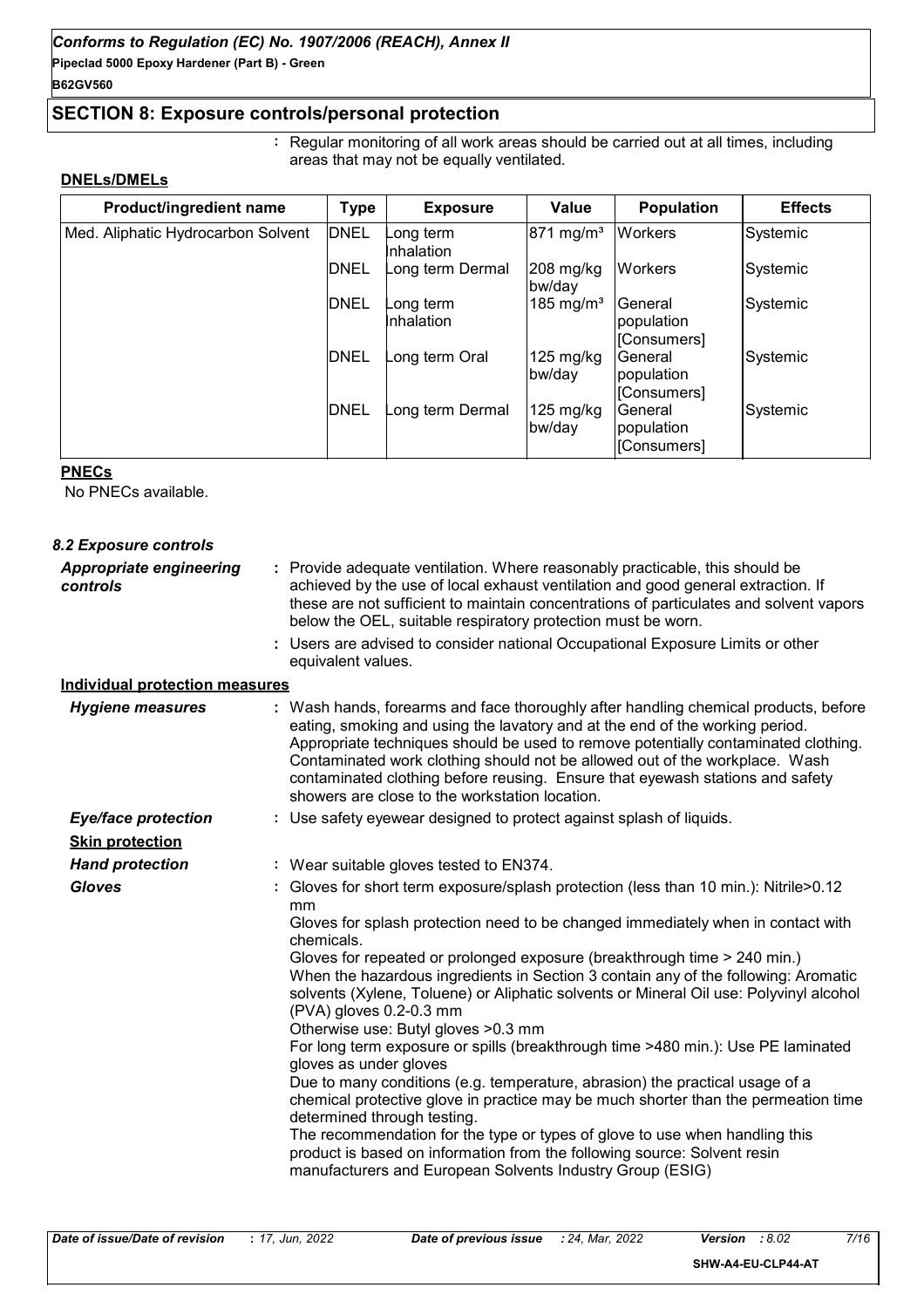#### **B62GV560**

### **SECTION 8: Exposure controls/personal protection**

|                                           | There is no one glove material or combination of materials that will give unlimited<br>resistance to any individual or combination of chemicals.<br>The breakthrough time must be greater than the end use time of the product.<br>The instructions and information provided by the glove manufacturer on use,<br>storage, maintenance and replacement must be followed.<br>Gloves should be replaced regularly and if there is any sign of damage to the glove<br>material.<br>Always ensure that gloves are free from defects and that they are stored and used<br>correctly.<br>The performance or effectiveness of the glove may be reduced by physical/chemical<br>damage and poor maintenance.<br>Barrier creams may help to protect the exposed areas of the skin but should not be<br>applied once exposure has occurred. |
|-------------------------------------------|-----------------------------------------------------------------------------------------------------------------------------------------------------------------------------------------------------------------------------------------------------------------------------------------------------------------------------------------------------------------------------------------------------------------------------------------------------------------------------------------------------------------------------------------------------------------------------------------------------------------------------------------------------------------------------------------------------------------------------------------------------------------------------------------------------------------------------------|
|                                           | The user must check that the final choice of type of glove selected for handling this<br>product is the most appropriate and takes into account the particular conditions of<br>use, as included in the user's risk assessment.                                                                                                                                                                                                                                                                                                                                                                                                                                                                                                                                                                                                   |
| <b>Body protection</b>                    | : Personnel should wear antistatic clothing made of natural fibers or of high-<br>temperature-resistant synthetic fibers.                                                                                                                                                                                                                                                                                                                                                                                                                                                                                                                                                                                                                                                                                                         |
|                                           | : Personal protective equipment for the body should be selected based on the task<br>being performed and the risks involved and should be approved by a specialist<br>before handling this product.                                                                                                                                                                                                                                                                                                                                                                                                                                                                                                                                                                                                                               |
| <b>Other skin protection</b>              | : Appropriate footwear and any additional skin protection measures should be<br>selected based on the task being performed and the risks involved and should be<br>approved by a specialist before handling this product.                                                                                                                                                                                                                                                                                                                                                                                                                                                                                                                                                                                                         |
| <b>Respiratory protection</b>             | : Application methods:<br>Brush or roller. Approved/certified respirator with organic vapor cartridge. Filter type:<br>A2 P2 (EN14387).<br>Manual spraying. Use a properly fitted, air-purifying or air-fed respirator complying<br>with an approved standard if a risk assessment indicates this is necessary.                                                                                                                                                                                                                                                                                                                                                                                                                                                                                                                   |
| <b>Environmental exposure</b><br>controls | Do not allow to enter drains or watercourses.                                                                                                                                                                                                                                                                                                                                                                                                                                                                                                                                                                                                                                                                                                                                                                                     |

*Before use of this material please refer to the Exposure Scenario(s) if attached for the specific end use, control measures and additional PPE considerations. The information contained in this safety data sheet does not constitute the user's own assessment of workplace risks, as required by other health and safety legislation. The provisions of the national health and safety at work regulations apply to the use of this product at work.*

### **SECTION 9: Physical and chemical properties**

The conditions of measurement of all properties are at standard temperature and pressure unless otherwise indicated.

#### *9.1 Information on basic physical and chemical properties*

| <b>Appearance</b>                          |                                                         |
|--------------------------------------------|---------------------------------------------------------|
| <b>Physical state</b>                      | $:$ Liquid.                                             |
| Color                                      | : Not available.                                        |
| Odor                                       | : Solvent.                                              |
| <b>Odor threshold</b>                      | : Not Available (Not Tested).                           |
| pН                                         | : Not applicable.                                       |
| <b>Melting point/freezing point</b>        | : Not relevant/applicable due to nature of the product. |
| Initial boiling point and<br>boiling range | : Not relevant/applicable due to nature of the product. |
| <b>Flash point</b>                         | : Closed cup: 94°C [Pensky-Martens Closed Cup]          |
| <b>Evaporation rate</b>                    | : Not relevant/applicable due to nature of the product. |
| Flammability (solid, gas)                  | : Not relevant/applicable due to nature of the product. |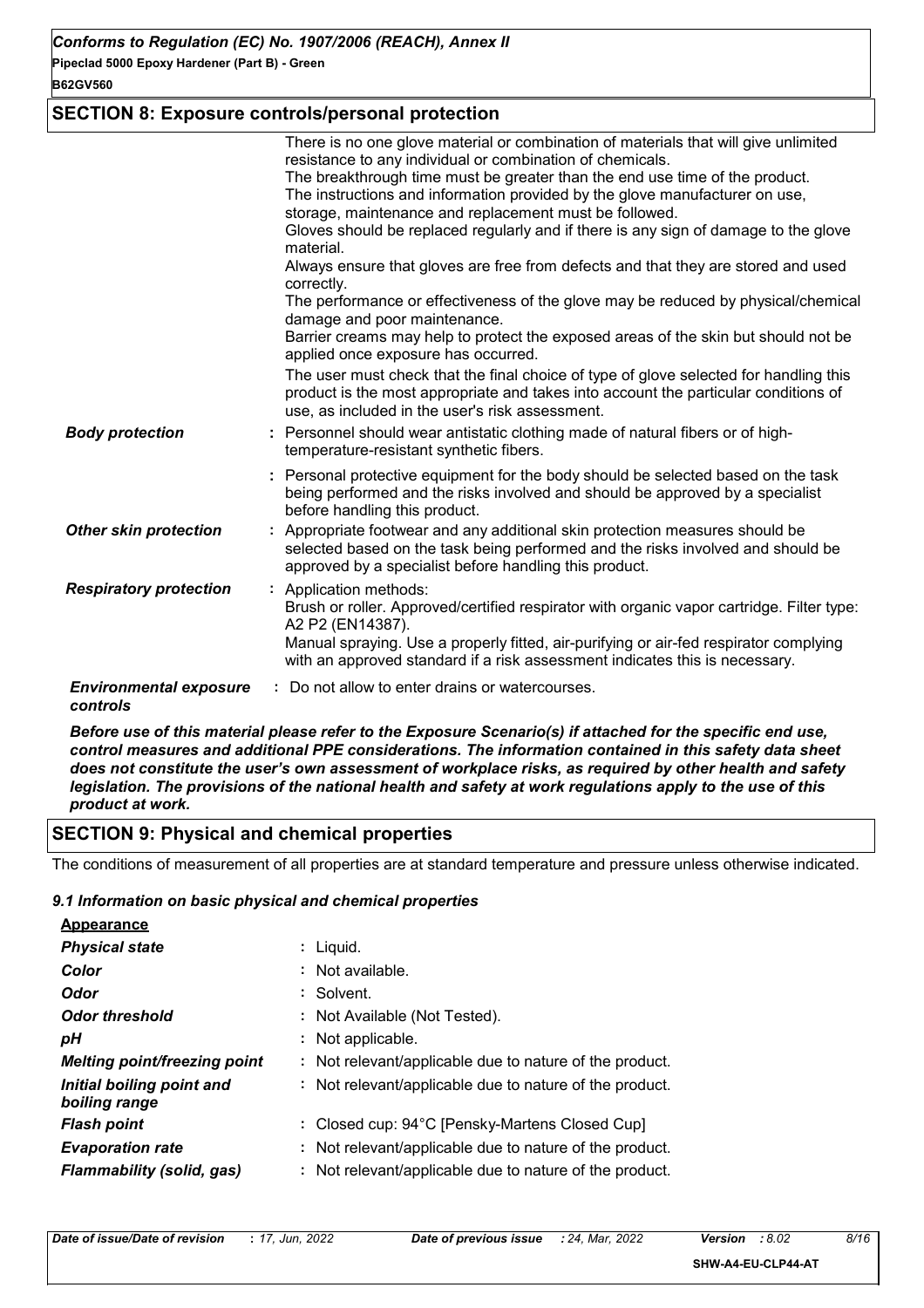### **SECTION 9: Physical and chemical properties**

| <b>Upper/lower flammability or</b><br>explosive limits | : Not relevant/applicable due to nature of the product.                                          |
|--------------------------------------------------------|--------------------------------------------------------------------------------------------------|
| Vapor pressure                                         | : Not available.                                                                                 |
| <b>Vapor density</b>                                   | : Not relevant/applicable due to nature of the product.                                          |
| <b>Relative density</b>                                | : 1.1                                                                                            |
| Solubility(ies)                                        | : Not relevant/applicable due to nature of the product.                                          |
| water                                                  | <b>Partition coefficient: n-octanol/</b> : Not relevant/applicable due to nature of the product. |
| <b>Auto-ignition temperature</b>                       | : Not relevant/applicable due to nature of the product.                                          |
| <b>Decomposition temperature</b>                       | : Not relevant/applicable due to nature of the product.                                          |
| <b>Viscosity</b>                                       | : Kinematic (40 $^{\circ}$ C): >20.5 mm <sup>2</sup> /s                                          |
| <b>Explosive properties</b>                            | : Under normal conditions of storage and use, hazardous reactions will not occur.                |
| <b>Oxidizing properties</b>                            | : Under normal conditions of storage and use, hazardous reactions will not occur.                |

| <b>SECTION 10: Stability and reactivity</b> |                                                                                                                                     |  |  |
|---------------------------------------------|-------------------------------------------------------------------------------------------------------------------------------------|--|--|
| 10.1 Reactivity                             | : No specific test data related to reactivity available for this product or its ingredients.                                        |  |  |
| <b>10.2 Chemical stability</b>              | : Stable under recommended storage and handling conditions (see Section 7).                                                         |  |  |
| 10.3 Possibility of<br>hazardous reactions  | : Under normal conditions of storage and use, hazardous reactions will not occur.                                                   |  |  |
| 10.4 Conditions to avoid                    | : When exposed to high temperatures may produce hazardous decomposition<br>products.                                                |  |  |
| 10.5 Incompatible materials                 | : Keep away from the following materials to prevent strong exothermic reactions:<br>oxidizing agents, strong alkalis, strong acids. |  |  |
| 10.6 Hazardous<br>decomposition products    | : Decomposition products may include the following materials: carbon monoxide,<br>carbon dioxide, smoke, oxides of nitrogen.        |  |  |
|                                             | Refer to Section 7: HANDLING AND STORAGE and Section 8: EXPOSURE CONTROLS/PERSONAL                                                  |  |  |

*Refer to Section 7: HANDLING AND STORAGE and Section 8: EXPOSURE CONTROLS/PERSONAL PROTECTION for additional handling information and protection of employees.*

#### **SECTION 11: Toxicological information**

#### *11.1 Information on toxicological effects*

There are no data available on the mixture itself. Procedure used to derive the classification according to Regulation (EC) No. 1272/2008 [CLP/GHS]. See Sections 2 and 3 for details.

Exposure to component solvent vapor concentrations in excess of the stated occupational exposure limit may result in adverse health effects such as mucous membrane and respiratory system irritation and adverse effects on the kidneys, liver and central nervous system. Symptoms and signs include headache, dizziness, fatigue, muscular weakness, drowsiness and, in extreme cases, loss of consciousness.

Solvents may cause some of the above effects by absorption through the skin. Repeated or prolonged contact with the mixture may cause removal of natural fat from the skin, resulting in non-allergic contact dermatitis and absorption through the skin.

If splashed in the eyes, the liquid may cause irritation and reversible damage.

Ingestion may cause nausea, diarrhea and vomiting.

This takes into account, where known, delayed and immediate effects and also chronic effects of components from short-term and long-term exposure by oral, inhalation and dermal routes of exposure and eye contact.

Contains m-phenylenebis(methylamine). May produce an allergic reaction.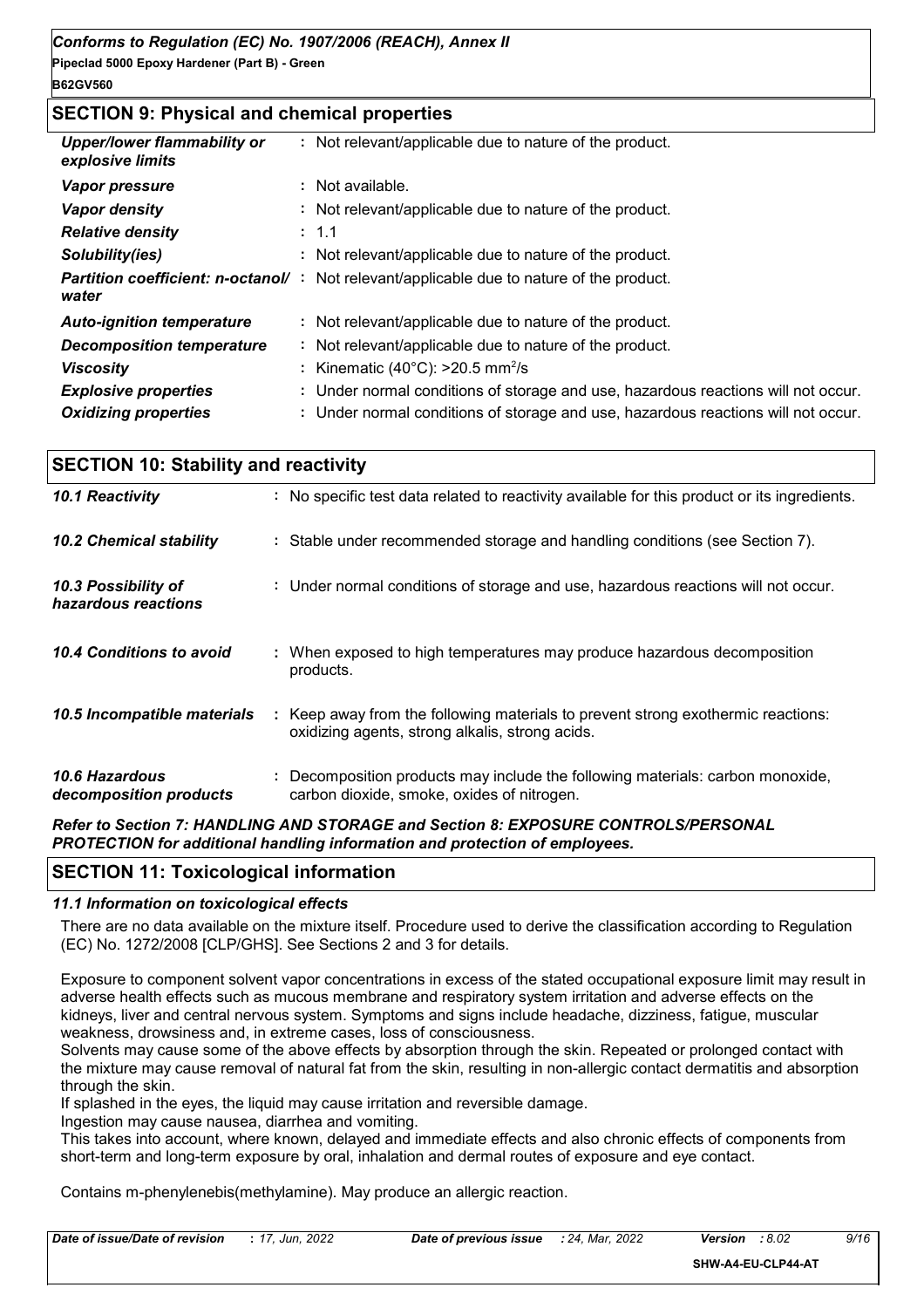### **SECTION 11: Toxicological information**

#### **Acute toxicity**

| <b>Product/ingredient name</b> | <b>Result</b>        | <b>Species</b> | <b>Dose</b> | <b>Exposure</b> |
|--------------------------------|----------------------|----------------|-------------|-----------------|
| 1,3-Benzenedimethanamine       | LC50 Inhalation Gas. | Rat            | 700 ppm     | hours           |
|                                | LD50 Dermal          | Rabbit         | $2$ g/kg    |                 |
|                                | LD50 Oral            | Rat            | 930 mg/kg   |                 |
| 4-Nonylphenol                  | LD50 Oral            | Rat            | 1300 mg/kg  |                 |

#### **Acute toxicity estimates**

| Route              | <b>ATE value</b> |
|--------------------|------------------|
| Oral               | 2206.01 mg/kg    |
| Inhalation (gases) | 18485.83 ppm     |

#### **Irritation/Corrosion**

| Product/ingredient name  | <b>Result</b>          | <b>Species</b> | <b>Score</b>   | <b>Exposure</b>  | <b>Observation</b> |
|--------------------------|------------------------|----------------|----------------|------------------|--------------------|
| 1,3-Benzenedimethanamine | Eyes - Severe irritant | Rabbit         |                | l24 hours 50     |                    |
|                          |                        |                |                | lug              |                    |
|                          | Skin - Severe irritant | Rabbit         |                | 24 hours 750   - |                    |
|                          |                        |                |                | lug              |                    |
| Paratertiarybutylphenol  | Eyes - Severe irritant | Rabbit         | $\blacksquare$ | l24 hours 50     |                    |
|                          |                        |                |                | lug              |                    |
|                          | Eyes - Severe irritant | Rabbit         | $\blacksquare$ | $10 \text{ mg}$  |                    |
|                          | Skin - Mild irritant   | Rabbit         |                | 24 hours 500     |                    |
|                          |                        |                |                | mg               |                    |
|                          | Skin - Mild irritant   | Rabbit         | $\blacksquare$ | 4 hours 500      |                    |
|                          |                        |                |                | mg               |                    |
| 4-Nonylphenol            | Eyes - Severe irritant | Rabbit         | $\blacksquare$ | 100 mg           |                    |
|                          | Skin - Severe irritant | Rabbit         | $\blacksquare$ | 24 hours 500     |                    |
|                          |                        |                |                | mg               |                    |

#### *Conclusion/Summary* **:** Not available.

**Sensitization**

### No data available

### *Conclusion/Summary* **:** Not available.

**Mutagenicity**

No data available

#### **Carcinogenicity**

No data available

#### **Reproductive toxicity**

No data available

#### **Teratogenicity**

No data available

#### **Specific target organ toxicity (single exposure)**

| <b>Product/ingredient name</b> | Category   | Route of<br>exposure | <b>Target organs</b>                     |
|--------------------------------|------------|----------------------|------------------------------------------|
| Paratertiarybutylphenol        | Category 3 |                      | Respiratory tract<br><b>l</b> irritation |

#### **Specific target organ toxicity (repeated exposure)**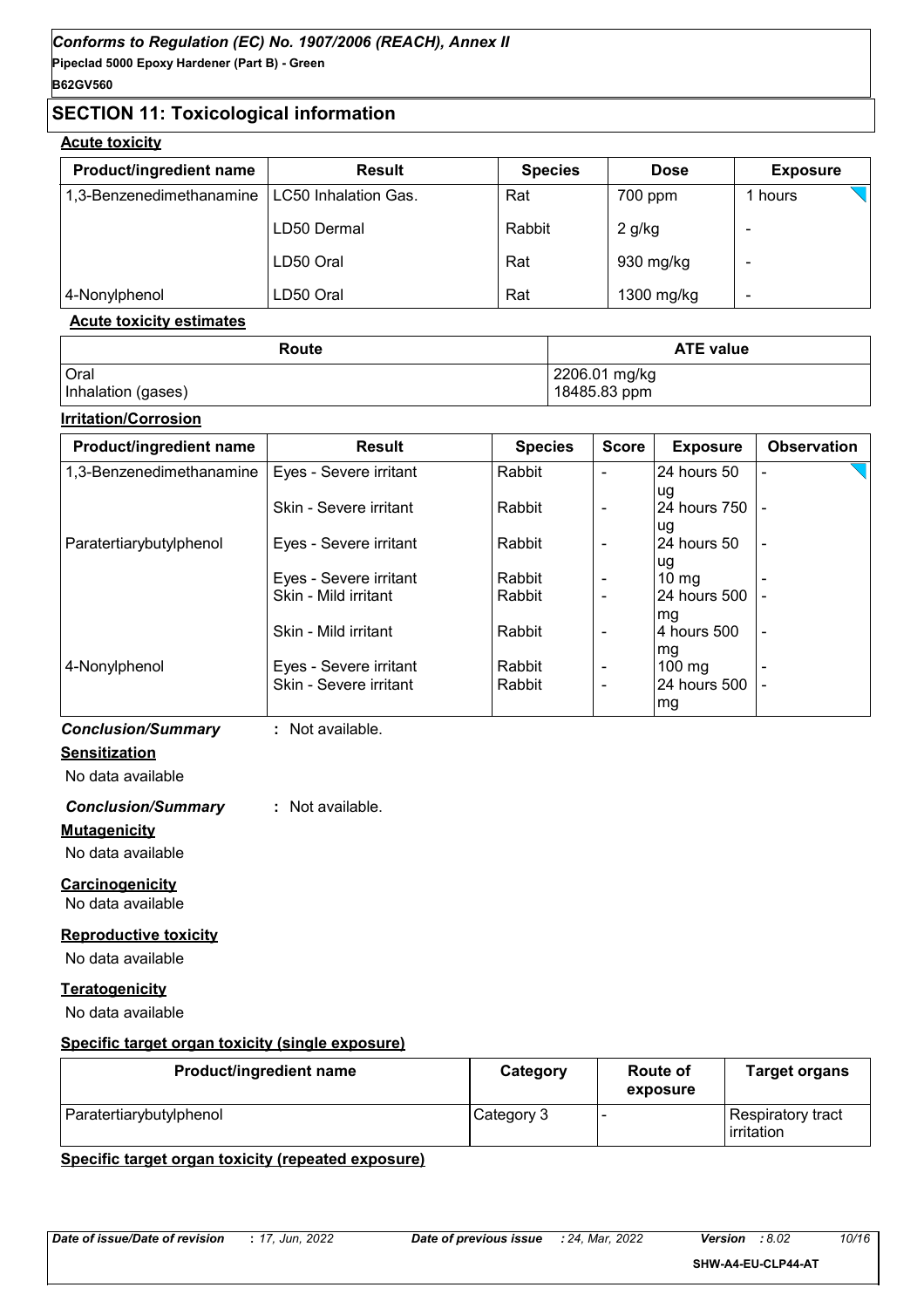### **SECTION 11: Toxicological information**

| Product/ingredient name            | Category   | <b>Route of</b><br>exposure | <b>Target organs</b>              |
|------------------------------------|------------|-----------------------------|-----------------------------------|
| Med. Aliphatic Hydrocarbon Solvent | Category 1 |                             | l central nervous<br>system (CNS) |
| <b>Aspiration hazard</b>           |            |                             |                                   |

| <b>Product/ingredient name</b>     | Result                                |
|------------------------------------|---------------------------------------|
| Med. Aliphatic Hydrocarbon Solvent | <b>ASPIRATION HAZARD - Category 1</b> |

#### *Other information* **:**

: Not available.

### **SECTION 12: Ecological information**

#### *12.1 Toxicity*

There are no data available on the mixture itself. Do not allow to enter drains or watercourses.

Procedure used to derive the classification according to Regulation (EC) No. 1272/2008 [CLP/GHS]. See Sections 2 and 3 for details.

| Product/ingredient name | <b>Result</b>                        | <b>Species</b>                                                   | <b>Exposure</b> |
|-------------------------|--------------------------------------|------------------------------------------------------------------|-----------------|
| Paratertiarybutylphenol | Acute EC50 11.08 mg/l Fresh water    | Algae - Scenedesmus<br>quadricauda - Exponential<br>growth phase | 72 hours        |
|                         | Acute EC50 3.9 mg/l Fresh water      | Daphnia - Daphnia magna                                          | 48 hours        |
|                         | Acute LC50 5140 µg/l Fresh water     | Fish - Pimephales promelas                                       | 96 hours        |
|                         | Chronic NOEC 1 mg/l Fresh water      | Algae - Scenedesmus<br>quadricauda - Exponential<br>growth phase | 72 hours        |
|                         | Chronic NOEC 0.45 mg/l Fresh water   | Daphnia - Daphnia magna                                          | 21 days         |
|                         | Chronic NOEC 0.5 mg/l Fresh water    | Fish - Gobiocypris rarus -<br>Embryo                             | 28 days         |
| 4-Nonylphenol           | Acute EC50 0.03 mg/l Marine water    | Algae - Skeletonema costatum                                     | 72 hours        |
|                         | Acute EC50 0.027 mg/l Marine water   | Algae - Skeletonema costatum                                     | 96 hours        |
|                         | Acute EC50 0.044 mg/l                | Crustaceans - Moina<br>macrocopa                                 | 48 hours        |
|                         | Acute LC50 17 µg/l Marine water      | Fish - Pleuronectes americanus<br>- Larvae                       | 96 hours        |
|                         | Chronic EC10 0.012 mg/l Marine water | Algae - Skeletonema costatum                                     | 96 hours        |
|                         | Chronic NOEC 5 µg/l Fresh water      | Crustaceans - Gammarus<br>fossarum - Adult                       | 21 days         |
|                         | Chronic NOEC 7.4 µg/l Fresh water    | Fish - Pimephales promelas -<br>Embryo                           | 33 days         |

#### *12.2 Persistence and degradability*

| <b>Product/ingredient name</b> | Test                     | <b>Result</b> |                   | <b>Dose</b> | <b>Inoculum</b>         |
|--------------------------------|--------------------------|---------------|-------------------|-------------|-------------------------|
| No data available              |                          |               |                   |             |                         |
| <b>Conclusion/Summary</b>      | : Not available.         |               |                   |             |                         |
| Product/ingredient name        | <b>Aquatic half-life</b> |               | <b>Photolysis</b> |             | <b>Biodegradability</b> |
| No data available              |                          |               |                   |             |                         |

#### *12.3 Bioaccumulative potential*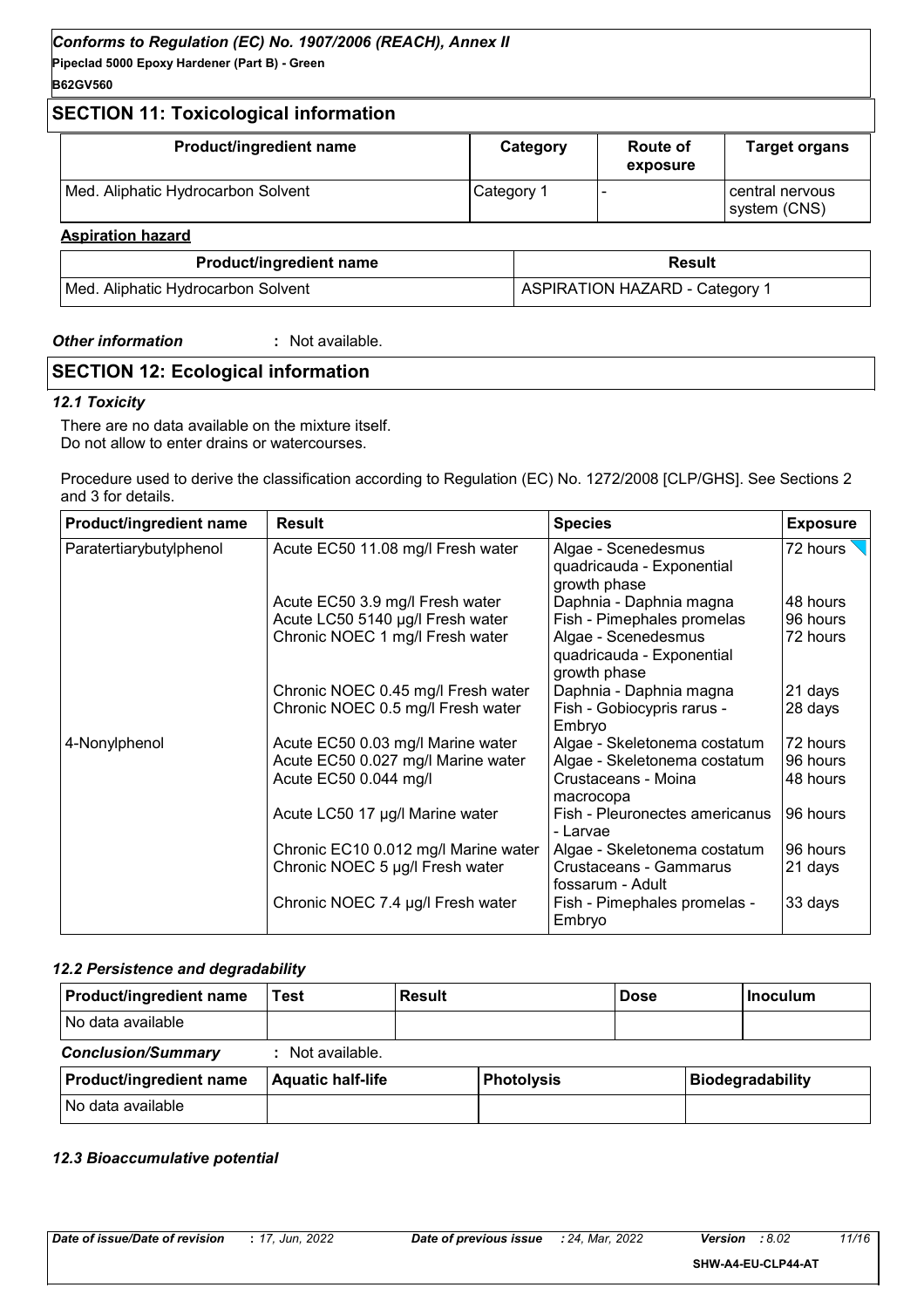### **SECTION 12: Ecological information**

| <b>Product/ingredient name</b> | <b>⊥Lo</b> aP <sub>ow</sub> | <b>BCF</b> | <b>Potential</b> |
|--------------------------------|-----------------------------|------------|------------------|
| 1,3-Benzenedimethanamine       |                             | 2.69       | low              |
| Paratertiarybutylphenol        |                             | 44 to 48   | low              |
| 4-Nonylphenol                  |                             | 740        | high             |

| 12.4 Mobility in soil                            |                  |
|--------------------------------------------------|------------------|
| <b>Soil/water partition</b><br>coefficient (Koc) | : Not available. |
| <b>Mobility</b>                                  | : Not available. |

#### *12.5 Results of PBT and vPvB assessment*

This mixture does not contain any substances that are assessed to be a PBT or a vPvB.

| 12.6 Other adverse effects | : No known significant effects or critical hazards.                                                      |
|----------------------------|----------------------------------------------------------------------------------------------------------|
|                            | : Avoid dispersal of spilled material and runoff and contact with soil, waterways,<br>drains and sewers. |

## **SECTION 13: Disposal considerations**

| 13.1 Waste treatment methods      |                                                                                                                                                                                                                                                                                                                                                                                                                                                                                                                                                      |
|-----------------------------------|------------------------------------------------------------------------------------------------------------------------------------------------------------------------------------------------------------------------------------------------------------------------------------------------------------------------------------------------------------------------------------------------------------------------------------------------------------------------------------------------------------------------------------------------------|
| <b>Product</b>                    |                                                                                                                                                                                                                                                                                                                                                                                                                                                                                                                                                      |
| <b>Methods of disposal</b>        | : The generation of waste should be avoided or minimized wherever possible.<br>Disposal of this product, solutions and any by-products should at all times comply<br>with the requirements of environmental protection and waste disposal legislation<br>and any regional local authority requirements. Dispose of surplus and non-<br>recyclable products via a licensed waste disposal contractor. Waste should not be<br>disposed of untreated to the sewer unless fully compliant with the requirements of<br>all authorities with jurisdiction. |
| <b>Hazardous waste</b>            | $:$ Yes.                                                                                                                                                                                                                                                                                                                                                                                                                                                                                                                                             |
| European waste<br>catalogue (EWC) | : waste paint and varnish containing organic solvents or other hazardous substances<br>08 01 11*                                                                                                                                                                                                                                                                                                                                                                                                                                                     |
| <b>Disposal considerations</b>    | : Do not allow to enter drains or watercourses.<br>Dispose of according to all federal, state and local applicable regulations.<br>If this product is mixed with other wastes, the original waste product code may no<br>longer apply and the appropriate code should be assigned.<br>For further information, contact your local waste authority.                                                                                                                                                                                                   |
| Packaging                         |                                                                                                                                                                                                                                                                                                                                                                                                                                                                                                                                                      |
| <b>Methods of disposal</b>        | : The generation of waste should be avoided or minimized wherever possible. Waste<br>packaging should be recycled. Incineration or landfill should only be considered<br>when recycling is not feasible.                                                                                                                                                                                                                                                                                                                                             |
| <b>Disposal considerations</b>    | : Using information provided in this safety data sheet, advice should be obtained from<br>the relevant waste authority on the classification of empty containers. Empty<br>containers must be scrapped or reconditioned. Dispose of containers contaminated<br>by the product in accordance with local or national legal provisions.                                                                                                                                                                                                                 |
| European waste<br>catalogue (EWC) | packaging containing residues of or contaminated by hazardous substances 15 01<br>$10*$                                                                                                                                                                                                                                                                                                                                                                                                                                                              |
| <b>Special precautions</b>        | : This material and its container must be disposed of in a safe way. Care should be<br>taken when handling emptied containers that have not been cleaned or rinsed out.<br>Empty containers or liners may retain some product residues. Avoid dispersal of<br>spilled material and runoff and contact with soil, waterways, drains and sewers.                                                                                                                                                                                                       |
|                                   |                                                                                                                                                                                                                                                                                                                                                                                                                                                                                                                                                      |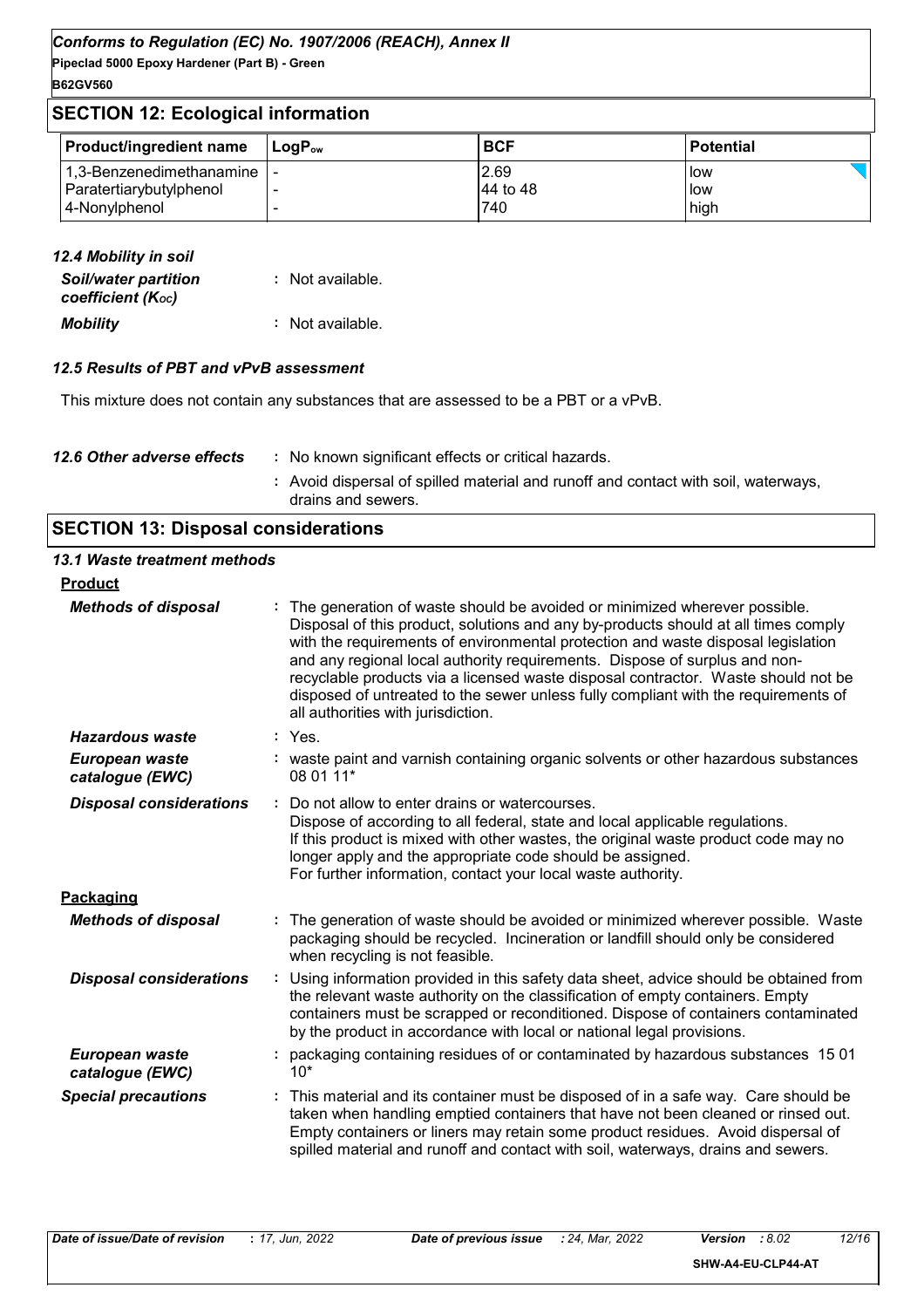#### **Pipeclad 5000 Epoxy Hardener (Part B) - Green** *Conforms to Regulation (EC) No. 1907/2006 (REACH), Annex II* **B62GV560**

#### **SECTION 14: Transport information**

|                                         | <b>ADR/RID</b>                                                                                                                     | <b>IMDG</b>                                                                                                                             | <b>IATA</b>                                                                                                          |
|-----------------------------------------|------------------------------------------------------------------------------------------------------------------------------------|-----------------------------------------------------------------------------------------------------------------------------------------|----------------------------------------------------------------------------------------------------------------------|
| 14.1 UN number                          | <b>UN3066</b>                                                                                                                      | <b>UN3066</b>                                                                                                                           | <b>UN3066</b>                                                                                                        |
| 14.2 UN proper<br>shipping name         | <b>PAINT RELATED MATERIAL</b>                                                                                                      | PAINT RELATED MATERIAL.<br>Marine pollutant<br>(4-Nonylphenol,<br>Paratertiarybutylphenol)                                              | PAINT RELATED MATERIAL                                                                                               |
| 14.3 Transport                          | $\boldsymbol{8}$                                                                                                                   | 8                                                                                                                                       | 8                                                                                                                    |
| Hazard Class(es)/<br>Label(s)           | ⋭                                                                                                                                  |                                                                                                                                         |                                                                                                                      |
| 14.4 Packing<br>group                   | III                                                                                                                                | III                                                                                                                                     | III                                                                                                                  |
| 14.5<br><b>Environmental</b><br>hazards | Yes.                                                                                                                               | Yes.                                                                                                                                    | Yes. The environmentally<br>hazardous substance mark is<br>not required.                                             |
| <b>Additional</b><br>information        | The environmentally<br>hazardous substance mark is<br>not required when transported<br>in sizes of ≤5 L or ≤5 kg.<br>Tunnel code E | The marine pollutant mark is<br>not required when transported<br>in sizes of ≤5 L or ≤5 kg.<br><b>Emergency schedules F-A,</b><br>$S-B$ | The environmentally<br>hazardous substance mark<br>may appear if required by<br>other transportation<br>regulations. |

**14.6 Special precautions for : Transport within user's premises:** always transport in closed containers that are *user* upright and secure. Ensure that persons transporting the product know what to do in the event of an accident or spillage.

| <b>14.7 Transport in bulk</b> | : Not applicable. |
|-------------------------------|-------------------|
| according to IMO              |                   |
| <i>instruments</i>            |                   |

*Multi-modal shipping descriptions are provided for informational purposes and do not consider container sizes. The presence of a shipping description for a particular mode of transport (sea, air, etc.), does not indicate that the product is packaged suitably for that mode of transport. All packaging must be reviewed for suitability prior to shipment, and compliance with the applicable regulations is the sole responsibility of the person offering the product for transport. People loading and unloading dangerous goods must be trained on all of the risks deriving from the substances and on all actions in case of emergency situations.*

#### **SECTION 15: Regulatory information**

*15.1 Safety, health and environmental regulations/legislation specific for the substance or mixture*

#### **EU Regulation (EC) No. 1907/2006 (REACH)**

#### **Annex XIV - List of substances subject to authorization**

#### **Annex XIV**

None of the components are listed.

#### **Substances of very high concern**

| Ingredient name         | Intrinsic property                                    | <b>Status</b> | Reference<br>l number           | Date of<br>revision |
|-------------------------|-------------------------------------------------------|---------------|---------------------------------|---------------------|
| Paratertiarybutylphenol | Substance of<br>equivalent concern for<br>environment | Candidate     | ED/71/2019,<br>l EU/2019/1194 l | 7/16/2019           |
| 4-Nonylphenol           | $\overline{\phantom{0}}$                              | Candidate     | ED/169/2012   12/19/2012        |                     |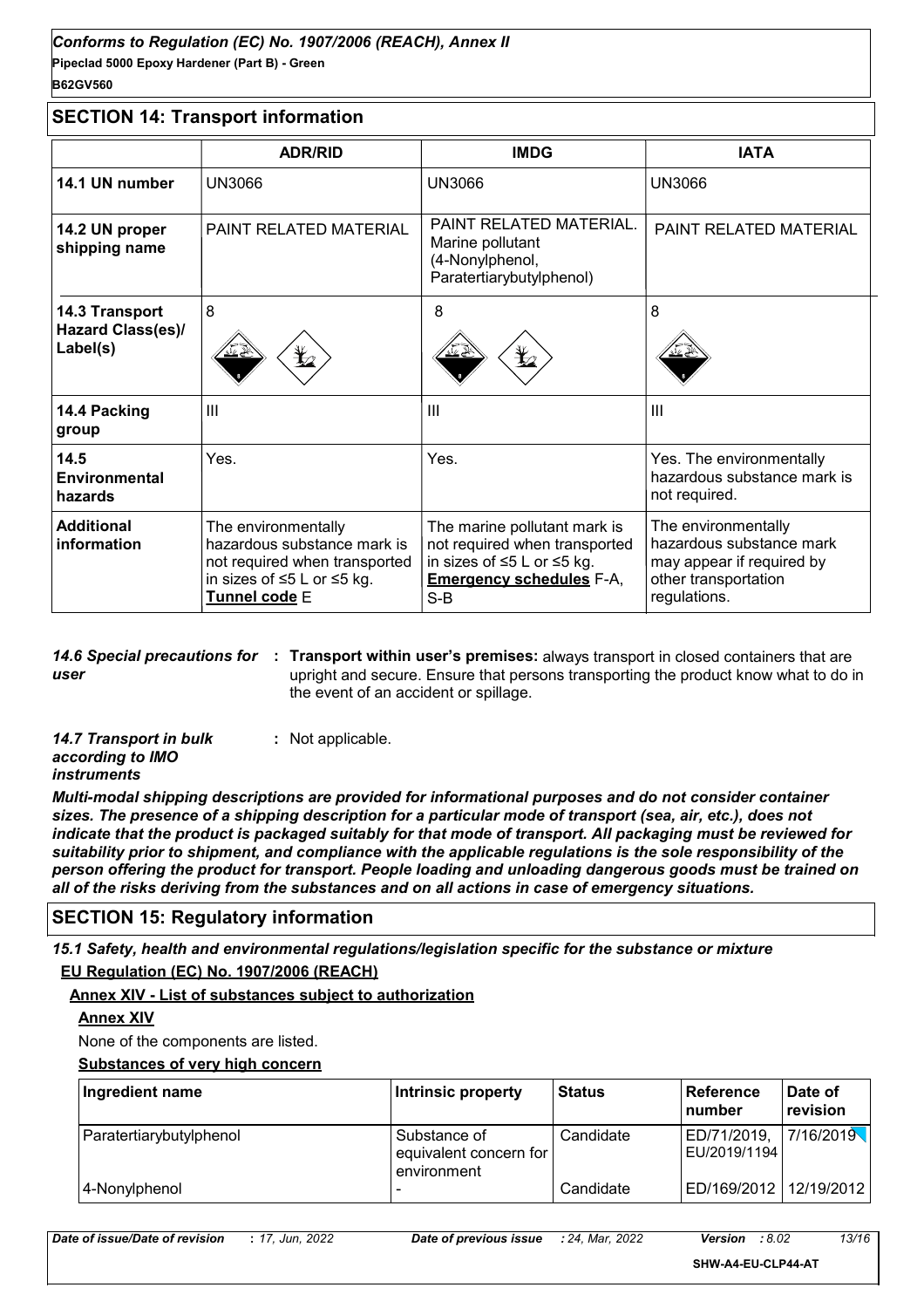| Conforms to Regulation (EC) No. 1907/2006 (REACH), Annex II<br>Pipeclad 5000 Epoxy Hardener (Part B) - Green<br><b>B62GV560</b>                   |   |                   |  |  |  |  |
|---------------------------------------------------------------------------------------------------------------------------------------------------|---|-------------------|--|--|--|--|
| <b>SECTION 15: Regulatory information</b>                                                                                                         |   |                   |  |  |  |  |
| Annex XVII - Restrictions<br>on the manufacture,<br>placing on the market<br>and use of certain<br>dangerous substances,<br>mixtures and articles |   | : Not applicable. |  |  |  |  |
| <b>Other EU regulations</b>                                                                                                                       |   |                   |  |  |  |  |
| <b>VOC content</b> (2010/75/EU) : 0.32                                                                                                            | 3 | w/w<br>g/l        |  |  |  |  |
| <b>Seveso Directive</b>                                                                                                                           |   |                   |  |  |  |  |

This product may add to the calculation for determining whether a site is within the scope of the Seveso Directive on major accident hazards.

#### **National regulations**

| <b>15.2 Chemical Safety</b> | : No Chemical Safety Assessment has been carried out. |
|-----------------------------|-------------------------------------------------------|
| Assessment                  |                                                       |

| <b>SECTION 16: Other information</b>                                                   |                                                                                                                                                                                                                                                                                                                                                                                                                                                                                                                                                                                            |  |  |  |  |
|----------------------------------------------------------------------------------------|--------------------------------------------------------------------------------------------------------------------------------------------------------------------------------------------------------------------------------------------------------------------------------------------------------------------------------------------------------------------------------------------------------------------------------------------------------------------------------------------------------------------------------------------------------------------------------------------|--|--|--|--|
| $\triangledown$ Indicates information that has changed from previously issued version. |                                                                                                                                                                                                                                                                                                                                                                                                                                                                                                                                                                                            |  |  |  |  |
| <b>Abbreviations and</b><br>acronyms                                                   | $:$ ATE = Acute Toxicity Estimate<br>CLP = Classification, Labelling and Packaging Regulation [Regulation (EC) No.<br>1272/2008]<br>DMEL = Derived Minimal Effect Level<br>DNEL = Derived No Effect Level<br>EUH statement = CLP-specific Hazard statement<br>PBT = Persistent, Bioaccumulative and Toxic<br>PNEC = Predicted No Effect Concentration<br><b>RRN = REACH Registration Number</b><br>vPvB = Very Persistent and Very Bioaccumulative<br>$N/A = Not available$                                                                                                                |  |  |  |  |
| Key literature references<br>and sources for data                                      | : Regulation (EC) No. 1272/2008 [CLP]<br>ADR = The European Agreement concerning the International Carriage of<br>Dangerous Goods by Road<br>IATA = International Air Transport Association<br><b>IMDG = International Maritime Dangerous Goods</b><br>Conforms to Regulation (EC) No. 1907/2006 (REACH), Annex II, as amended by<br>Commission Regulation (EU) 2015/830<br>Directive 2012/18/EU, and relative amendments & additions<br>Directive 2008/98/EC, and relative amendments & additions<br>Directive 2009/161/EU, and relative amendments & additions<br><b>CEPE Guidelines</b> |  |  |  |  |

#### **Procedure used to derive the classification according to Regulation (EC) No. 1272/2008 [CLP/GHS]**

| <b>Classification</b>   | <b>Justification</b> |
|-------------------------|----------------------|
| Acute Tox. 4, H332      | Calculation method   |
| Skin Corr. 1B, H314     | Calculation method   |
| Eye Dam. 1, H318        | Calculation method   |
| Skin Sens. 1, H317      | Calculation method   |
| Repr. 2, H361fd         | Calculation method   |
| STOT SE 3, H335         | Calculation method   |
| Aquatic Acute 1, H400   | Calculation method   |
| Aquatic Chronic 1, H410 | Calculation method   |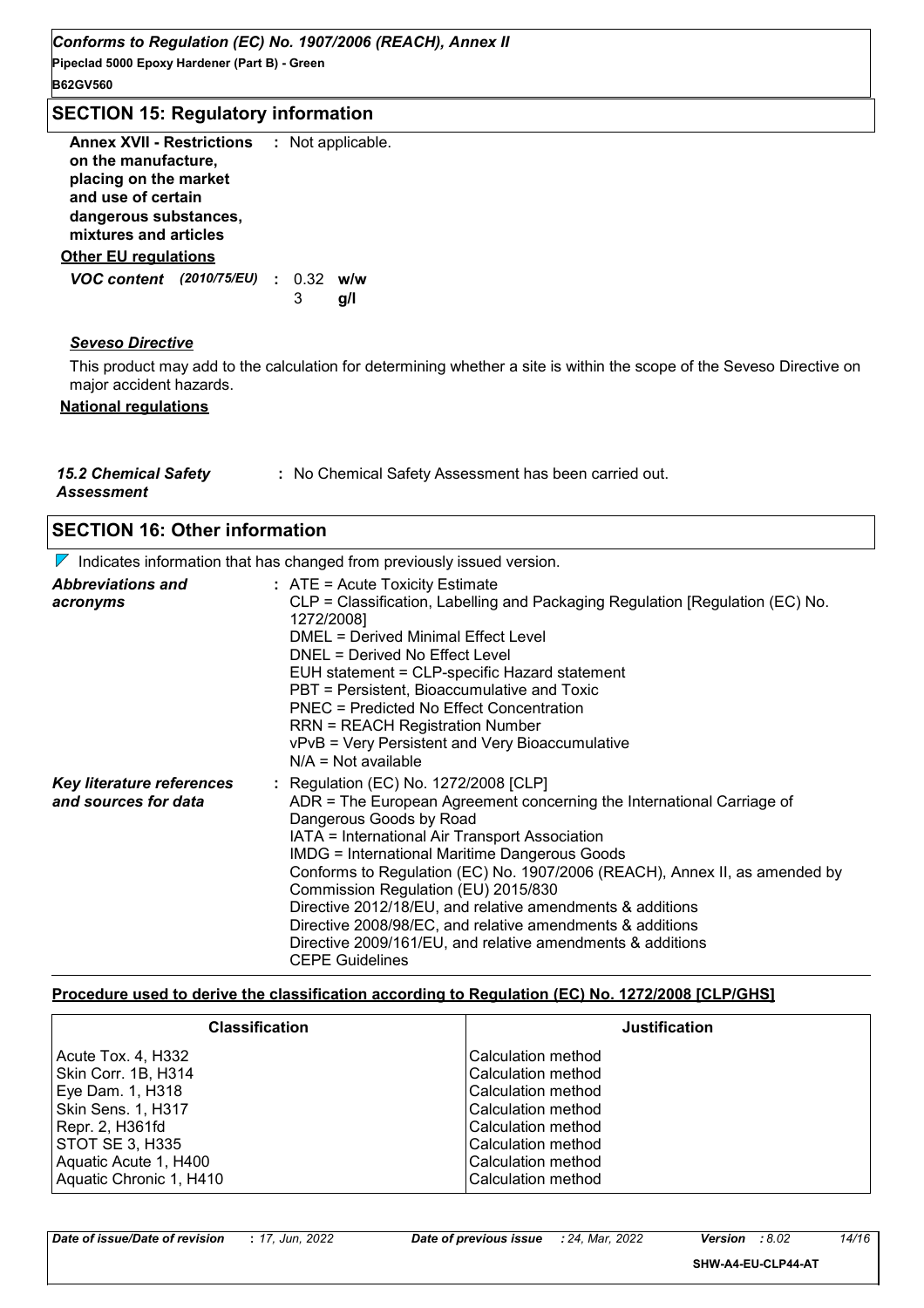#### **SECTION 16: Other information**

| <b>Full text of abbreviated H</b>                |                                                                                                 | : H226                                                                                                                                                                                                                                              |                                                                                                        | Flammable liquid and vapor.                                                                                                                                                                                                                                                                                                                                                                                                                                                                                                                                                                                                                                                                                |  |  |  |
|--------------------------------------------------|-------------------------------------------------------------------------------------------------|-----------------------------------------------------------------------------------------------------------------------------------------------------------------------------------------------------------------------------------------------------|--------------------------------------------------------------------------------------------------------|------------------------------------------------------------------------------------------------------------------------------------------------------------------------------------------------------------------------------------------------------------------------------------------------------------------------------------------------------------------------------------------------------------------------------------------------------------------------------------------------------------------------------------------------------------------------------------------------------------------------------------------------------------------------------------------------------------|--|--|--|
| <b>statements</b>                                | H302                                                                                            |                                                                                                                                                                                                                                                     | Harmful if swallowed.                                                                                  |                                                                                                                                                                                                                                                                                                                                                                                                                                                                                                                                                                                                                                                                                                            |  |  |  |
|                                                  | H304                                                                                            |                                                                                                                                                                                                                                                     | May be fatal if swallowed and enters airways.                                                          |                                                                                                                                                                                                                                                                                                                                                                                                                                                                                                                                                                                                                                                                                                            |  |  |  |
|                                                  | H314                                                                                            |                                                                                                                                                                                                                                                     |                                                                                                        | Causes severe skin burns and eye damage.                                                                                                                                                                                                                                                                                                                                                                                                                                                                                                                                                                                                                                                                   |  |  |  |
|                                                  | H315                                                                                            |                                                                                                                                                                                                                                                     |                                                                                                        | Causes skin irritation.                                                                                                                                                                                                                                                                                                                                                                                                                                                                                                                                                                                                                                                                                    |  |  |  |
|                                                  | H317                                                                                            |                                                                                                                                                                                                                                                     | May cause an allergic skin reaction.<br>Causes serious eye damage.                                     |                                                                                                                                                                                                                                                                                                                                                                                                                                                                                                                                                                                                                                                                                                            |  |  |  |
|                                                  | H318                                                                                            |                                                                                                                                                                                                                                                     |                                                                                                        |                                                                                                                                                                                                                                                                                                                                                                                                                                                                                                                                                                                                                                                                                                            |  |  |  |
|                                                  | H319                                                                                            |                                                                                                                                                                                                                                                     | Causes serious eye irritation.                                                                         |                                                                                                                                                                                                                                                                                                                                                                                                                                                                                                                                                                                                                                                                                                            |  |  |  |
|                                                  | H332                                                                                            |                                                                                                                                                                                                                                                     | Harmful if inhaled.<br>May cause respiratory irritation.                                               |                                                                                                                                                                                                                                                                                                                                                                                                                                                                                                                                                                                                                                                                                                            |  |  |  |
|                                                  | H335                                                                                            |                                                                                                                                                                                                                                                     |                                                                                                        |                                                                                                                                                                                                                                                                                                                                                                                                                                                                                                                                                                                                                                                                                                            |  |  |  |
|                                                  |                                                                                                 | H361<br>H361f                                                                                                                                                                                                                                       |                                                                                                        | Suspected of damaging fertility or the unborn child.<br>Suspected of damaging fertility.                                                                                                                                                                                                                                                                                                                                                                                                                                                                                                                                                                                                                   |  |  |  |
|                                                  |                                                                                                 |                                                                                                                                                                                                                                                     |                                                                                                        |                                                                                                                                                                                                                                                                                                                                                                                                                                                                                                                                                                                                                                                                                                            |  |  |  |
|                                                  | H361fd                                                                                          |                                                                                                                                                                                                                                                     | unborn child.                                                                                          | Suspected of damaging fertility. Suspected of damaging the                                                                                                                                                                                                                                                                                                                                                                                                                                                                                                                                                                                                                                                 |  |  |  |
|                                                  | H372                                                                                            |                                                                                                                                                                                                                                                     | exposure.                                                                                              | Causes damage to organs through prolonged or repeated                                                                                                                                                                                                                                                                                                                                                                                                                                                                                                                                                                                                                                                      |  |  |  |
|                                                  | H400                                                                                            |                                                                                                                                                                                                                                                     |                                                                                                        | Very toxic to aquatic life.                                                                                                                                                                                                                                                                                                                                                                                                                                                                                                                                                                                                                                                                                |  |  |  |
|                                                  | H410                                                                                            |                                                                                                                                                                                                                                                     | Very toxic to aquatic life with long lasting effects.                                                  |                                                                                                                                                                                                                                                                                                                                                                                                                                                                                                                                                                                                                                                                                                            |  |  |  |
|                                                  | H411                                                                                            |                                                                                                                                                                                                                                                     | Toxic to aquatic life with long lasting effects.<br>Harmful to aquatic life with long lasting effects. |                                                                                                                                                                                                                                                                                                                                                                                                                                                                                                                                                                                                                                                                                                            |  |  |  |
|                                                  | H412                                                                                            |                                                                                                                                                                                                                                                     |                                                                                                        |                                                                                                                                                                                                                                                                                                                                                                                                                                                                                                                                                                                                                                                                                                            |  |  |  |
|                                                  |                                                                                                 | <b>EUH066</b>                                                                                                                                                                                                                                       |                                                                                                        | Repeated exposure may cause skin dryness or cracking.                                                                                                                                                                                                                                                                                                                                                                                                                                                                                                                                                                                                                                                      |  |  |  |
| <b>Full text of classifications</b><br>[CLP/GHS] |                                                                                                 | : Acute Tox. 4<br>Aquatic Acute 1<br>Aquatic Chronic 1<br>Aquatic Chronic 2<br>Aquatic Chronic 3<br>Asp. Tox. 1<br>Eye Dam. 1<br>Eye Irrit. 2<br>Flam. Liq. 3<br>Repr. 2<br>Skin Corr. 1B<br>Skin Irrit. 2<br>Skin Sens. 1<br>STOT RE1<br>STOT SE 3 |                                                                                                        | <b>ACUTE TOXICITY - Category 4</b><br>AQUATIC HAZARD (ACUTE) - Category 1<br>AQUATIC HAZARD (LONG-TERM) - Category 1<br>AQUATIC HAZARD (LONG-TERM) - Category 2<br>AQUATIC HAZARD (LONG-TERM) - Category 3<br><b>ASPIRATION HAZARD - Category 1</b><br>SERIOUS EYE DAMAGE/ EYE IRRITATION - Category 1<br>SERIOUS EYE DAMAGE/ EYE IRRITATION - Category 2<br>FLAMMABLE LIQUIDS - Category 3<br><b>TOXIC TO REPRODUCTION - Category 2</b><br>SKIN CORROSION/IRRITATION - Category 1B<br>SKIN CORROSION/IRRITATION - Category 2<br>SKIN SENSITIZATION - Category 1<br>SPECIFIC TARGET ORGAN TOXICITY (REPEATED<br>EXPOSURE) - Category 1<br>SPECIFIC TARGET ORGAN TOXICITY (SINGLE<br>EXPOSURE) - Category 3 |  |  |  |
| <b>Date of printing</b>                          |                                                                                                 | : 17, Jun, 2022.                                                                                                                                                                                                                                    |                                                                                                        |                                                                                                                                                                                                                                                                                                                                                                                                                                                                                                                                                                                                                                                                                                            |  |  |  |
| Date of issue/Date of<br>revision                |                                                                                                 | $: 17,$ Jun, 2022                                                                                                                                                                                                                                   |                                                                                                        |                                                                                                                                                                                                                                                                                                                                                                                                                                                                                                                                                                                                                                                                                                            |  |  |  |
| Date of previous issue                           | : 24, Mar, 2022                                                                                 |                                                                                                                                                                                                                                                     |                                                                                                        |                                                                                                                                                                                                                                                                                                                                                                                                                                                                                                                                                                                                                                                                                                            |  |  |  |
|                                                  | : If there is no previous validation date please contact your supplier for more<br>information. |                                                                                                                                                                                                                                                     |                                                                                                        |                                                                                                                                                                                                                                                                                                                                                                                                                                                                                                                                                                                                                                                                                                            |  |  |  |
| <b>Version</b>                                   | : 8.02                                                                                          |                                                                                                                                                                                                                                                     |                                                                                                        |                                                                                                                                                                                                                                                                                                                                                                                                                                                                                                                                                                                                                                                                                                            |  |  |  |

#### **Notice to reader**

*It is recommended that each customer or recipient of this Safety Data Sheet (SDS) study it carefully and consult resources, as necessary or appropriate, to become aware of and understand the data contained in this SDS and any hazards associated with the product. This information is provided in good faith and believed to be accurate as of the effective date herein. However, no warranty, express or implied, is given. The information presented here applies only to the product as shipped. The addition of any material can change the composition, hazards and risks of the product. Products shall not be repackaged, modified, or tinted except*  as specifically instructed by the manufacturer, including but not limited to the incorporation of products not *specified by the manufacturer, or the use or addition of products in proportions not specified by the manufacturer. Regulatory requirements are subject to change and may differ between various locations and jurisdictions. The customer/buyer/user is responsible to ensure that his activities comply with all country,*